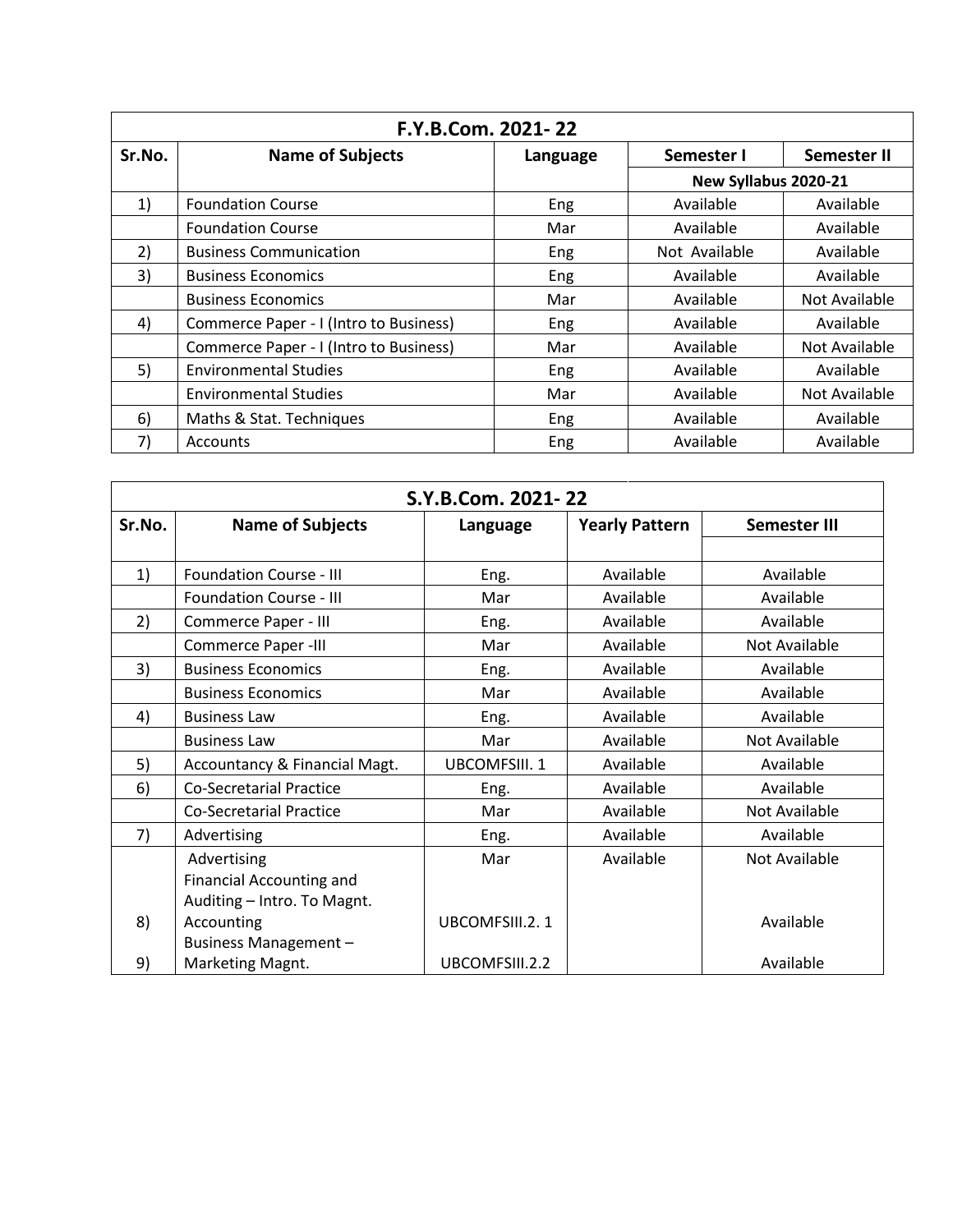## **S.Y.B.Com. 2021- 22**

| Sr.No. | <b>Name of Subjects</b>                       | Language       | <b>Semester IV</b> |
|--------|-----------------------------------------------|----------------|--------------------|
| 1)     | <b>Foundation Course - III</b>                | Eng.           | Not Available      |
|        | <b>Foundation Course - III</b>                | Mar            | Not Available      |
| 2)     | Commerce Paper - III                          | Eng.           | Not Available      |
|        | Commerce Paper -III                           | Mar            | Not Available      |
| 3)     | <b>Business Economics</b>                     | Eng.           | Not Available      |
|        | <b>Business Economics</b>                     | Mar            | Not Available      |
| 4)     | <b>Business Law</b>                           | Eng.           | Not Available      |
|        | <b>Business Law</b>                           | Mar            | Not Available      |
| 5)     | Accountancy & Financial Magt.                 | UBCOMFSIII. 1  | Not Available      |
| 6)     | <b>Co-Secretarial Practice</b>                | Eng.           | Not Available      |
|        | Co-Secretarial Practice                       | Mar            | Not Available      |
| 7)     | Advertising                                   | Eng.           | Not Available      |
|        | Advertising                                   | Mar            | Not Available      |
|        | Financial Accounting and Auditing - Intro. To |                |                    |
| 8)     | Magnt. Accounting                             | UBCOMFSIII.2.1 | Not Available      |
| 9)     | Business Management - Marketing Magnt.        | UBCOMFSIII.2.2 | Not Available      |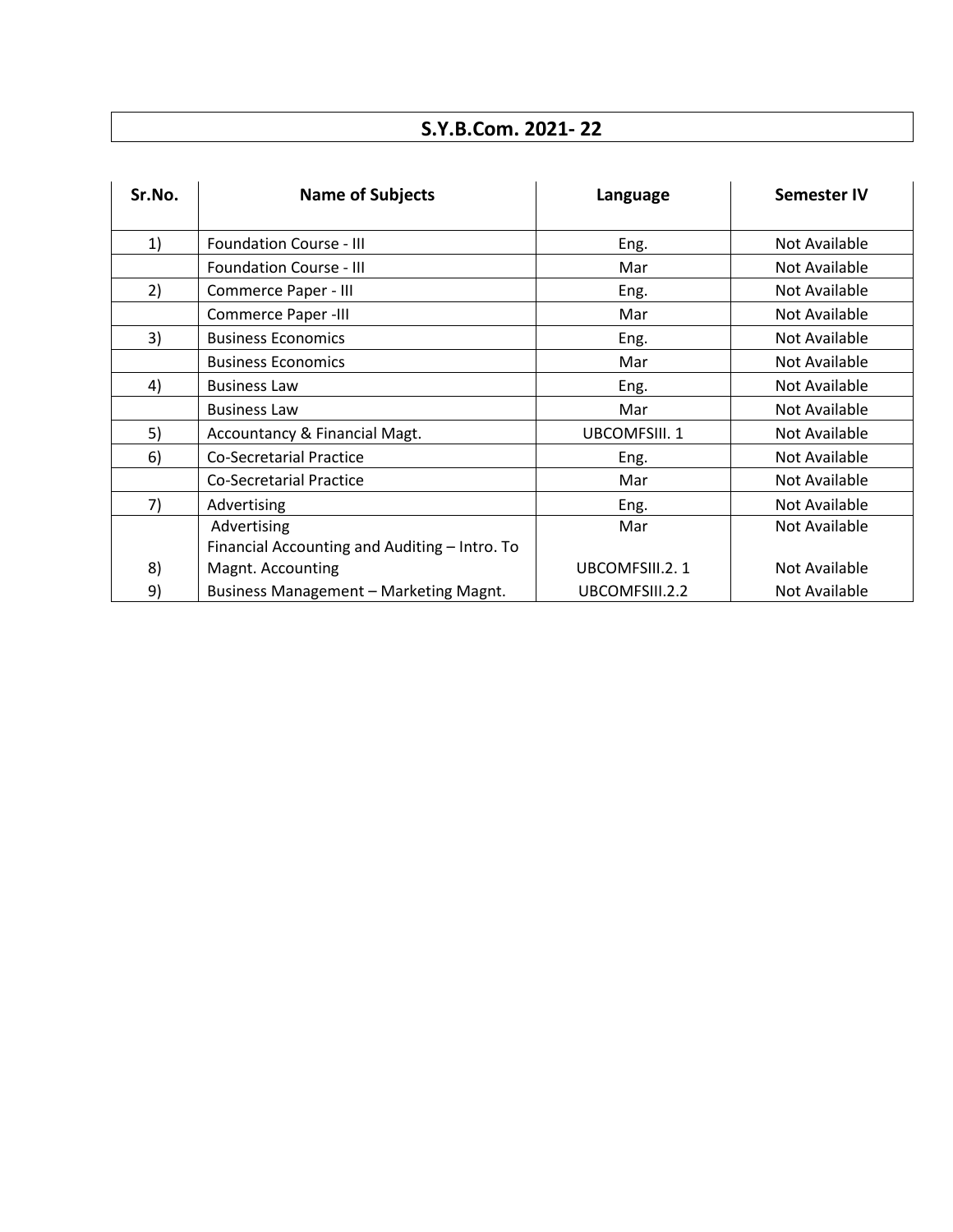| T.Y.B.Com. 2021-22 |                                                |          |                |  |  |
|--------------------|------------------------------------------------|----------|----------------|--|--|
|                    |                                                |          | Yearly         |  |  |
| Sr.No.             | <b>Name of Subjects</b>                        | Language | <b>Pattern</b> |  |  |
|                    |                                                |          |                |  |  |
| 1)                 | Commerce - Paper - III - M.H.R.M.              | Eng      | Available      |  |  |
|                    | Commerce - Paper - III - M.H.R.M.              | Mar      | Available      |  |  |
| 2)                 | <b>Business Economics - Paper - III</b>        | Eng      | Available      |  |  |
|                    | <b>Business Economics - Paper - III</b>        | Mar      | Available      |  |  |
|                    | <b>Accounts Group</b>                          |          |                |  |  |
| 3)                 | Paper - I - Accot & Financial Mgt              | Eng      | Available      |  |  |
| 4)                 | Paper - II - Auditing & Cost Accot             | Eng      | Available      |  |  |
|                    | Paper - II - Auditing & Cost Accot (Sec.I)     | Mar      | Available      |  |  |
| 5)                 | Paper - III - Management Accot                 | Eng      | Available      |  |  |
|                    | <b>Management Group</b>                        |          |                |  |  |
| 6)                 | Paper - I-Management and Orgaz. Devel.         | Eng      | Available      |  |  |
|                    | Paper - I-Management and Orgaz. Devel.         | Mar      | Available      |  |  |
| 7)                 | Paper - II - Financial Management              | Eng      | Available      |  |  |
| 8)                 | Paper - III - Marketing Management             | Eng      | Available      |  |  |
|                    | Paper - III - Marketing Management             | Mar      | Available      |  |  |
| 9)                 | <b>Export Marketing</b>                        | Eng      | Available      |  |  |
|                    | <b>Export Marketing</b>                        | Mar      | Available      |  |  |
| 10)                | Marketing Research                             | Eng      | Available      |  |  |
|                    | <b>Marketing Research</b>                      | Mar      | Available      |  |  |
| 11)                | Direct Taxes & Indirect Taxes                  | Eng      | Available      |  |  |
| 12)                | <b>Trade Unionism and Industrial Relations</b> | Eng      | Not Available  |  |  |
| 13)                | Psychology of Human behaviour at work          | Eng      | Available      |  |  |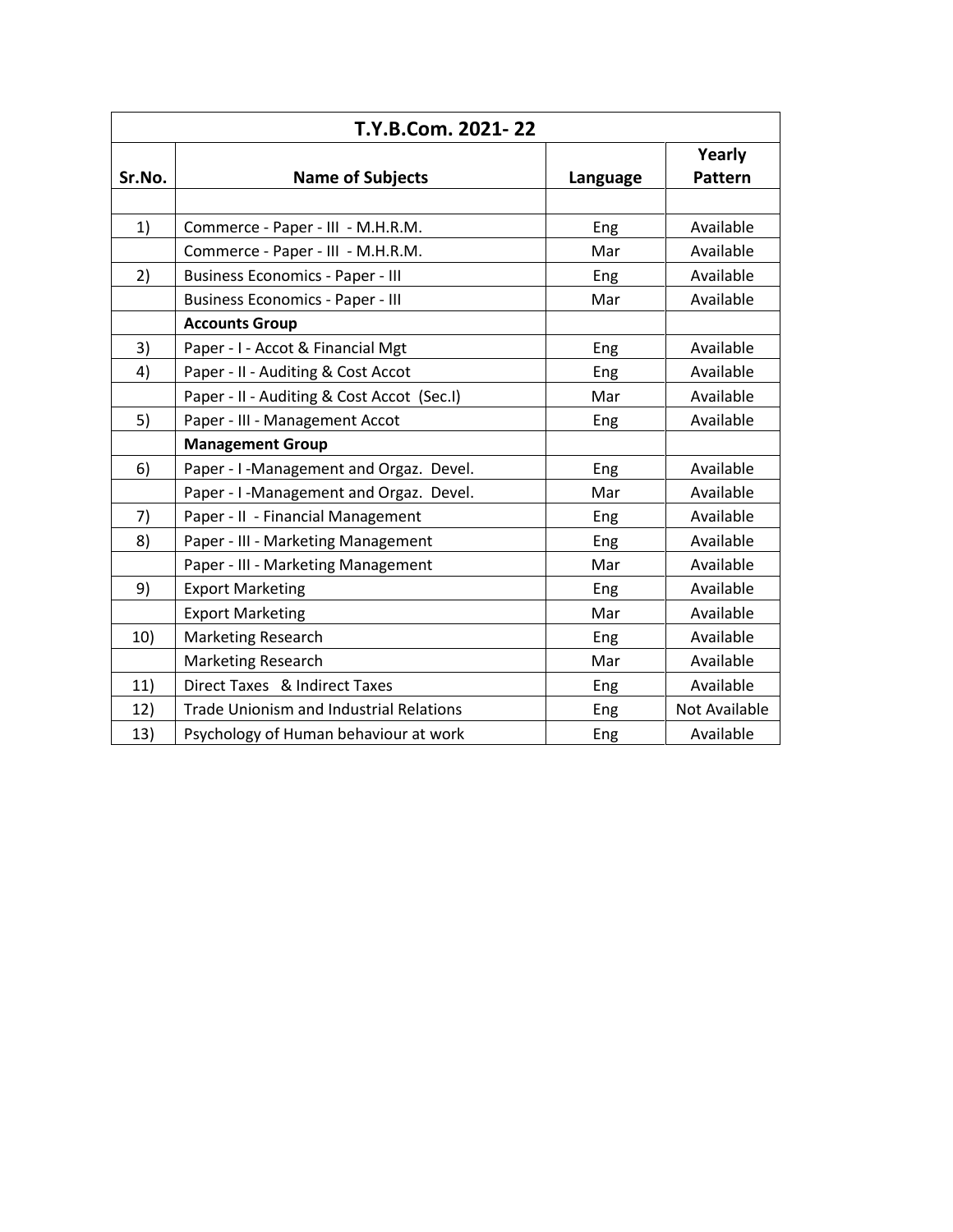|                | F.Y.B.A. 2021-22                                             |          |                      |                      |
|----------------|--------------------------------------------------------------|----------|----------------------|----------------------|
| Sr.No.         | <b>Name of Subject</b>                                       | Language | Semester I           | <b>Semester II</b>   |
| $\mathbf{1}$   | <b>Communication Skill in English</b>                        | Eng      | Available            | Available            |
| $\overline{2}$ | Found Course P - I (Same as F.Y.B.Com)                       | Eng      | Available            | Available            |
|                | Found Course P - I (Same as F.Y.B.Com)                       | Mar      | Available            | Available            |
|                | Psychology Paper - I (Fundamental                            |          |                      |                      |
| 3              | Psychology)                                                  | Eng      | Available            | Available            |
|                | Psychology Paper - I (Fundamental                            |          |                      |                      |
|                | Psychology)                                                  | Mar      | Available            | Available            |
| 4              | Economics - Paper - I (Eco.Theory)                           | Eng      | Available            | Available            |
|                | Economics - Paper - I (Micro Economics)                      | Mar      | Available            | Available            |
| 5              | History - Paper - I Hist. of Modern India<br>$(1857 - 1947)$ | Eng      | Available            | Available            |
|                | History - Paper - I Hist. of Modern India                    |          |                      |                      |
|                | $(1857 - 1947)$                                              | Mar      | Available            | Available            |
| 6              | Sociology- Paper - I (Found of Socio.)                       | Eng      | Available            | Available            |
|                | Sociology- Paper - I (Found of Socio.)                       | Mar      | Available            | Available            |
| 7              | Poli. Sci-Paper-I (Introd. To politics)                      | Eng      | Available            | Available            |
|                | Poli. Sci-Paper -I (Introd. To politics)                     | Mar      | Available            | Available            |
|                | Comm. - Paper - I (Introd. To Comm. And                      |          |                      |                      |
| 8              | Busi.Org)                                                    | Eng      | Not Available        | Not Available        |
|                | Comm.- Paper - I (Introd. To Comm. And                       |          |                      |                      |
|                | Busi.Org)                                                    | Mar      | <b>Not Available</b> | <b>Not Available</b> |
| 9              | Philosophy- Paper- I (Moral Philo)                           | Eng      | Available            | Available            |
|                | Philosophy- Paper- I (Moral Philo)                           | Mar      | Available            | Available            |
| 10             | Rural Devel (Introd. To Rural Devel)                         | Eng      | Available            | Available            |
|                | Rural Devel (Introd. To Rural Devel)                         | Mar      | Available            | Available            |
| 11             | Edu -Paper - I (Introduction of Edn)                         | Eng      | Available            | Available            |
|                | Edu -Paper - I (Introductionof Edn)                          | Mar      | Available            | Available            |
| 12             | <b>English Ancillary (Introduction to</b><br>Literature)     | Eng      | Available            | Available            |
| 13             | Hindi (Compulsory)                                           | Hindi    | Available            | Available            |
|                | Hindi (Ancillary)                                            | Hindi    | Available            | Available            |
| 14             | Marathi (Compulsory)                                         | Mar      | Available            | Available            |
|                | Marathi (Optional)                                           | Mar      | Available            | Available            |
| 15             | Geography Paper-I                                            | Eng      | Available            | Available            |
|                | <b>Geography Paper-I</b>                                     | Mar      | Available            | Available            |
| 16             | Urdu (Ancillary)                                             |          | Available            |                      |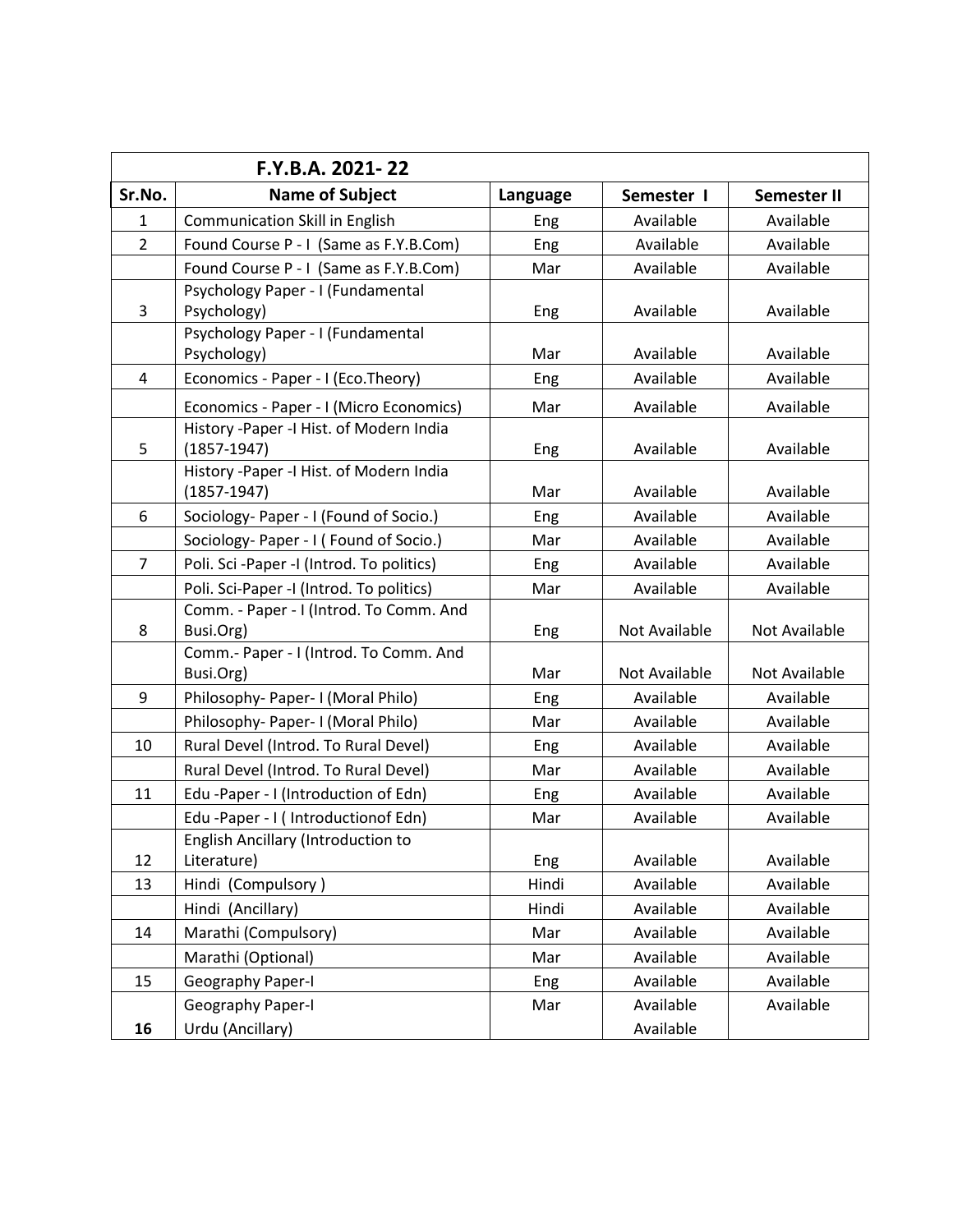|                | S.Y.B.A. 2021-22                                   |          |                      |                       |
|----------------|----------------------------------------------------|----------|----------------------|-----------------------|
| Sr.No.         | <b>Name of Subject</b>                             | Language | <b>Semester</b><br>Ш | <b>Semester</b><br>IV |
|                |                                                    |          |                      |                       |
| $\mathbf{1}$   | Found Course - II (Story of Sci. and Eco. Studies) | Eng      | Available            | Not Available         |
|                | Found Course - II (Story of Sci. and Ecol.Studies) | Mar      | Available            | Not Available         |
| $\overline{2}$ | Journalism                                         | Eng      | Not Available        | Not Available         |
|                | Journalism                                         | Mar      | Not Available        | <b>Not Available</b>  |
| 3              | <b>Business Communication</b>                      | Eng      | Available            | Not Available         |
| 4              | Advertising                                        | Eng      | Available            | Not Available         |
|                | Advertising                                        | Mar      | Not Available        | Not Available         |
| 5              | Psychology                                         |          |                      |                       |
|                | II- Social Psychology                              | Eng      | Available            | Not Available         |
|                | II- Social Psychology                              | Mar      | Available            | Not Available         |
|                | III - Developmental Psychology                     | Eng      | Available            | Not Available         |
|                | III - Developmental Psychology                     | Mar      | Available            | Not Available         |
| 6              | Philosophy                                         |          |                      |                       |
|                | Paper-II-Social and Pol.Philosophy                 | Eng      | Not Available        | Not Available         |
|                | Paper-II-Social and Pol.Philosophy                 | Mar      | Not Available        | Not Available         |
|                | Paper III-Indian & West. Phil.                     | Eng      | Not Available        | Not Available         |
|                | Paper III-Indian & West Phil.                      | Mar      | Not Available        | Not Available         |
| $\overline{7}$ | <b>Economics</b>                                   |          |                      |                       |
|                | Paper - II - Macro Eco                             | Eng      | Available            | Not Available         |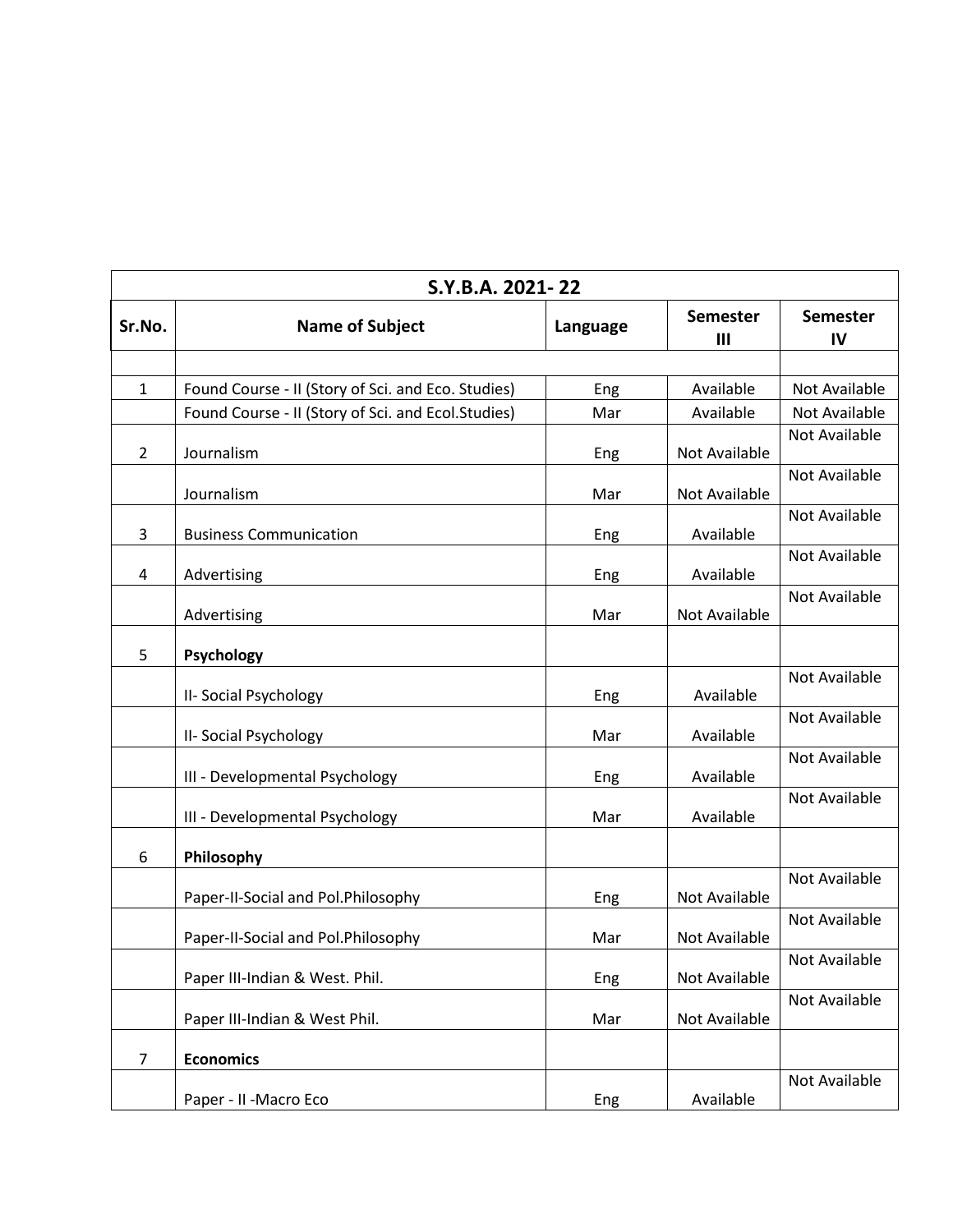|    |                                                      |     |               | Not Available        |
|----|------------------------------------------------------|-----|---------------|----------------------|
|    | Paper - II - Macro Eco                               | Mar | Not Available |                      |
|    |                                                      |     |               | <b>Not Available</b> |
|    | Paper-III - Indian Econmics (Rev)                    | Eng | Available     |                      |
|    |                                                      |     |               | <b>Not Available</b> |
|    | Paper - III - Indian Econmics (Rev)                  | Mar | Available     |                      |
|    |                                                      |     |               |                      |
| 9  | History-                                             |     |               |                      |
|    |                                                      |     |               | Not Available        |
|    | Paper-II-Landmark In World History (1453-1945)       | Eng | Available     |                      |
|    |                                                      |     |               | Not Available        |
|    | Paper-II-Landmark In World History (1453-1945)       | Mar | Available     |                      |
|    |                                                      |     |               | Not Available        |
|    | Paper-III-Ancient Ind. (Up to 1000 AD)               | Eng | Available     |                      |
|    |                                                      |     |               | <b>Not Available</b> |
|    | Paper-III-Ancient Ind. (Up to 1000 AD)               | Mar | Available     |                      |
|    |                                                      |     |               |                      |
| 10 | Sociology -                                          |     |               |                      |
|    |                                                      |     |               | Not Available        |
|    | Paper- II - Sociology of India & Sociology of Devel  | Eng | Available     |                      |
|    |                                                      |     |               | Not Available        |
|    | Paper- II - Sociology of India & Sociology of Devel. | Mar | Available     |                      |
|    | Paper- III- Human Development Index &                |     |               | Not Available        |
|    | Contemporary Issues in Indian Urban Society          | Eng | Available     |                      |
|    | Paper- III- Human Development Index &                |     |               | <b>Not Available</b> |
|    | Contemporary Issues in Indian Urban Society          | Mar | Available     |                      |
|    |                                                      |     |               |                      |
| 11 | <b>Political Science-</b>                            |     |               |                      |
|    |                                                      |     |               | Not Available        |
|    | Paper II-Indian Political system                     | Eng | Available     |                      |
|    |                                                      |     |               | Not Available        |
|    | Paper II-Indian Political system                     | Mar | Available     |                      |
|    |                                                      |     |               | Not Available        |
|    | Paper -III - Public Administration                   | Eng | Available     |                      |
|    |                                                      |     |               | Not Available        |
|    | Paper -III - Public Administration                   | Mar | Available     |                      |
|    |                                                      |     |               | Not Available        |
| 12 | <b>Rural Development</b>                             |     | Not Available |                      |
|    |                                                      |     |               | Not Available        |
|    | Paper - II - Rural Soc.and its prob.Devel.Strat      | Eng | Available     |                      |
|    |                                                      |     |               | Not Available        |
|    | Paper - II - Rural Soc. and its prob. Devel.Strat    | Mar | Not Available |                      |
|    | Paper - III - Rural Administration & Laws related to |     |               | Not Available        |
|    | R.D                                                  | Eng | Available     |                      |
|    | Paper - III - Rural Administration & Laws related to |     |               | Not Available        |
|    | R.D                                                  | Mar | Not Available |                      |
|    |                                                      |     |               |                      |
|    |                                                      |     |               |                      |
|    |                                                      |     |               |                      |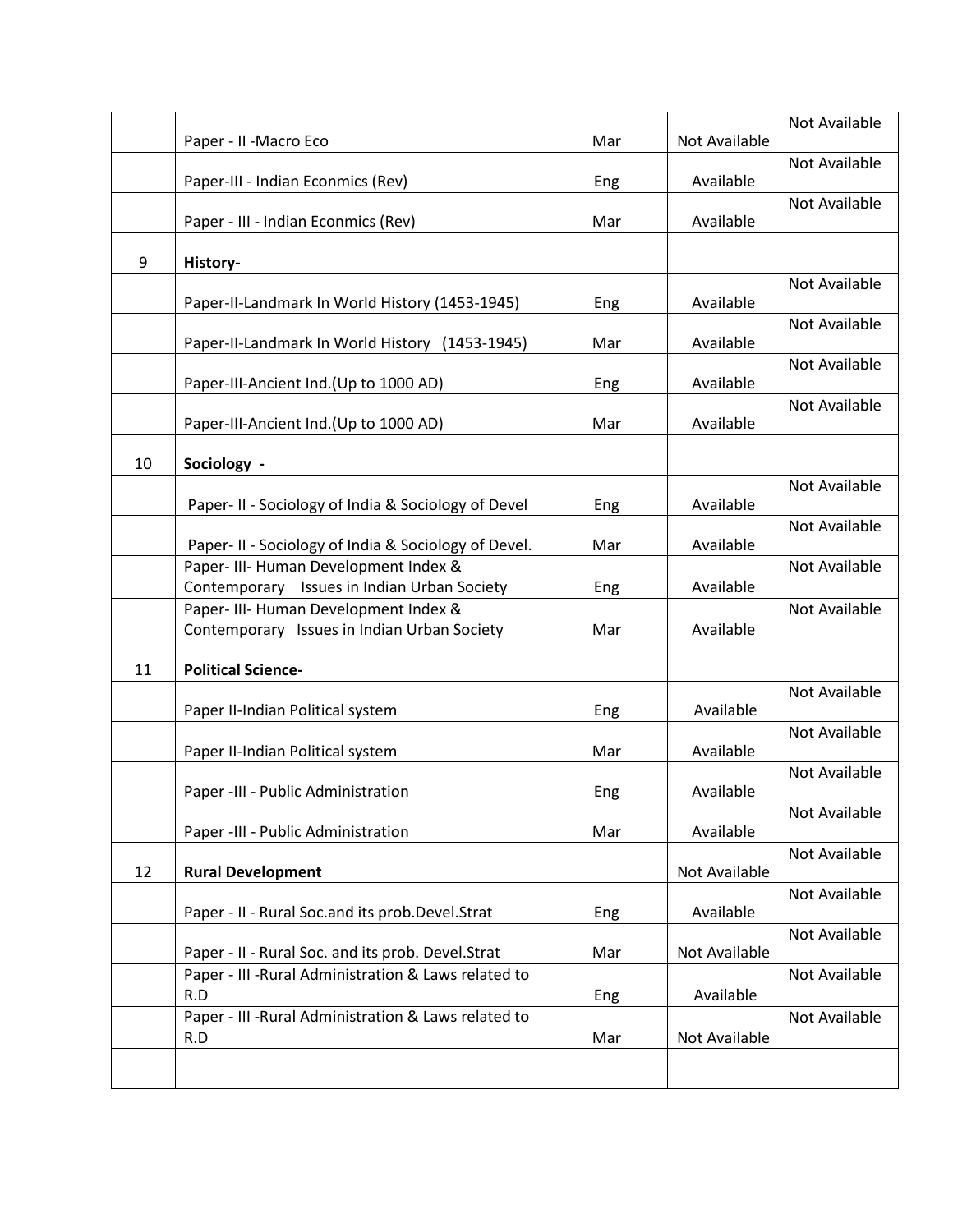| 13 | <b>Education -</b>                                   |       |                      |                      |
|----|------------------------------------------------------|-------|----------------------|----------------------|
|    |                                                      |       |                      | Available            |
|    | Paper - II - Education at Psychology                 | Eng   | Available            | Not Available        |
|    | Paper - II - Education at Psychology                 | Mar   | Available            |                      |
|    | Paper - III - Guidance & Counselling                 | Eng   | Available            | Available            |
|    | Paper - III - Guidance & Counselling                 | Mar   | Available            | Not Available        |
| 15 | <b>English Literature (Ancillary Language)</b>       |       | Not Available        | <b>Not Available</b> |
|    | Paper - II - Indian Literature                       | Eng   | Available            | Not Available        |
|    | Paper - III - American Literature                    | Eng   | Available            | Not Available        |
| 16 | Marathi Literature Paper - II (Rev)                  | Mar   | Available            | Not Available        |
|    | Paper - III (Rev)                                    | Mar   | Available            | Not Available        |
| 17 | <b>Hindi Literature</b><br>Paper - II (हिंदी कविताा) | Hindi | Available            | Not Available        |
|    | Paper - III (आधुनिक गदय)                             | Hindi | Available            | Not Available        |
| 18 | <b>Urdu Literature</b><br>Paper - II                 | Urdu  | Not Available        | Not Available        |
|    | Paper - III                                          | Urdu  | <b>Not Available</b> | Not Available        |
| 19 | Geography Paper-II                                   | Eng   | Available            | Not Available        |
|    | Paper-II                                             | Mar   | <b>Not Available</b> | Not Available        |
|    | Paper-III                                            | Eng   | Available            | Not Available        |
|    | Paper-III                                            | Mar   | Available            | <b>Not Available</b> |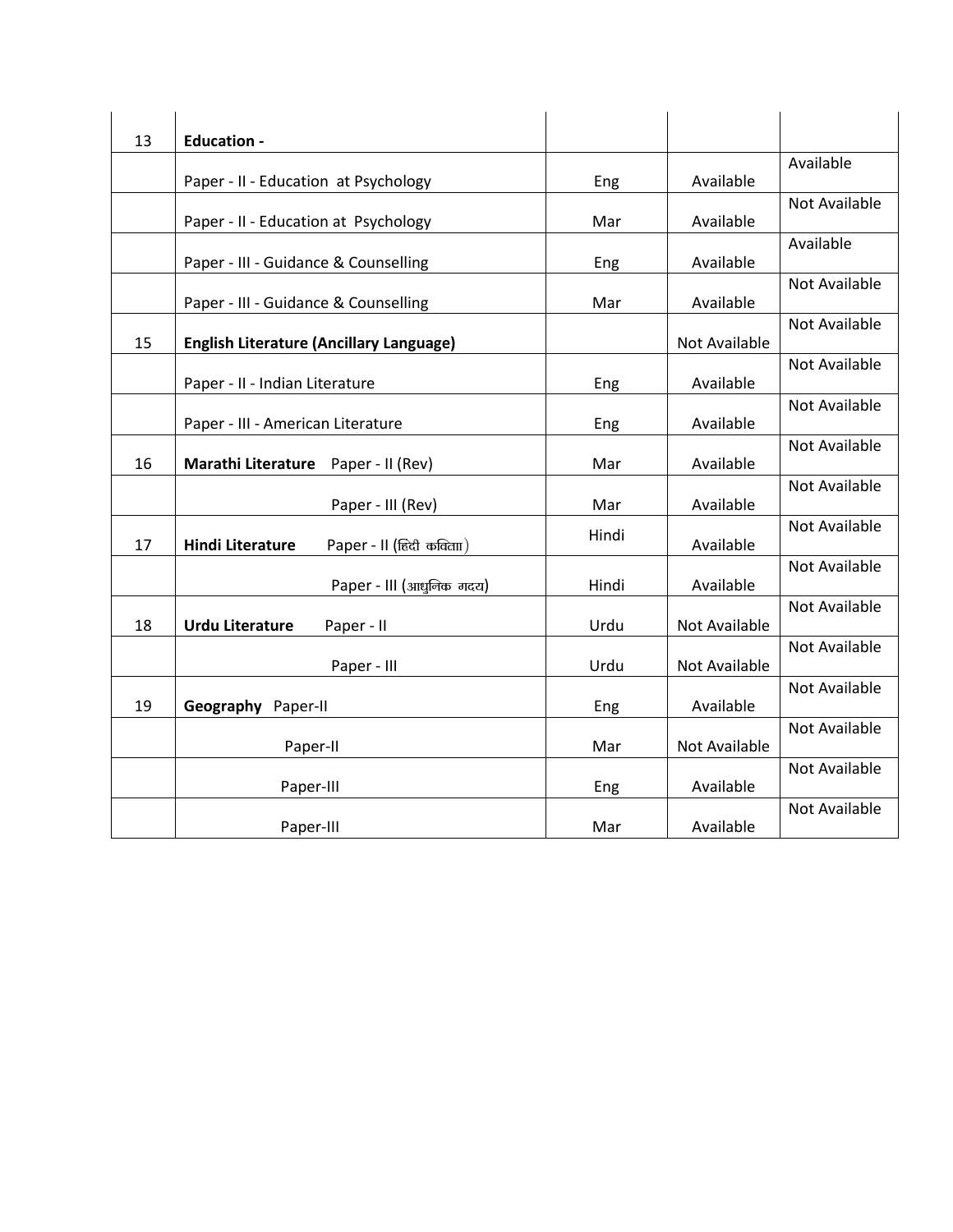|                | T.Y.B.A. 2021-22                                 |          |                       |  |  |
|----------------|--------------------------------------------------|----------|-----------------------|--|--|
| Sr.No.         | <b>Name of Subject</b>                           | Language | <b>Annual Pattern</b> |  |  |
| 1              | <b>Political Science-</b>                        |          |                       |  |  |
|                | Paper IV - Political Process in Maharashtra      | Eng.     | Available             |  |  |
|                | Paper IV - Political Process in Maharashtra      | Mar      | Available             |  |  |
|                | Paper V - Political thought                      | Eng.     | Available             |  |  |
|                | Paper V - Political thought                      | Mar      | Available             |  |  |
|                | Paper VI - Major Issues in contemporary politics | Eng      | Available             |  |  |
|                | Paper VI - Major Issues in contemporary politics | Mar      | Available             |  |  |
| $\overline{2}$ | Commerce-                                        |          |                       |  |  |
|                | Paper IV - Introduction to Management            | Eng      | Available             |  |  |
|                | Paper IV - Introduction to Management            | Mar      | Available             |  |  |
|                | Paper V - Human Resource Management              | Eng      | Available             |  |  |
|                | Paper V - Human Resource Management              | Mar      | Available             |  |  |
|                | Paper - VI - Export Management                   | Eng      | Available             |  |  |
|                | Paper - VI - Export Management                   | Mar      | Available             |  |  |
| 3              | Sociology -                                      |          |                       |  |  |
|                | Paper IV - Social Theory                         | Eng      | Available             |  |  |
|                | Paper IV - Social Theory                         | Mar      | Available             |  |  |
|                | Paper V - Sociology of Work                      | Eng      | Available             |  |  |
|                | Paper V - Sociology of Work                      | Mar      | Available             |  |  |
|                | Paper VI - Gender and Society                    | Eng      | Available             |  |  |
|                | Paper VI - Gender and Society                    | Mar      | Available             |  |  |
|                | Paper VII - Urban Sociology                      | Eng      | Available             |  |  |
|                | Paper VII - Urban Sociology                      | Mar      | Available             |  |  |
|                | Paper VIII - Sociology of Human Resources Devel. | Eng      | Available             |  |  |
|                | Paper VIII - Sociology of Human Resources Devel. | Mar      | Available             |  |  |
|                | Paper IX - Research Methodology                  | Eng      | Available             |  |  |
|                | Paper IX - Research Methodology                  | Mar      | Available             |  |  |
| 4              | <b>History</b>                                   |          |                       |  |  |
|                | Paper- IV - Medieval India (1000 AD to 1707 AD)  | Eng      | Available             |  |  |
|                | Paper- IV - Medieval India (1000 AD to 1707 AD)  | Mar      | Available             |  |  |
|                | paper V - Modern India (1857 - 1984)             | Eng      | Available             |  |  |
|                | paper V - Modern India (1857 - 1984)             | Mar      | Available             |  |  |
|                | paper VI - Archaeology, Museology, & Library     |          |                       |  |  |
|                | Science                                          | Eng      | Available             |  |  |
|                | paper VI - Archaeology, Museology, & Library     |          |                       |  |  |
|                | Science                                          | Mar      | Available             |  |  |
|                | Paper VII - History of the Marathas (1600-1818)  | Eng      | Available             |  |  |
|                | Paper VII - History of the Marathas (1600 -1818) | Mar      | Available             |  |  |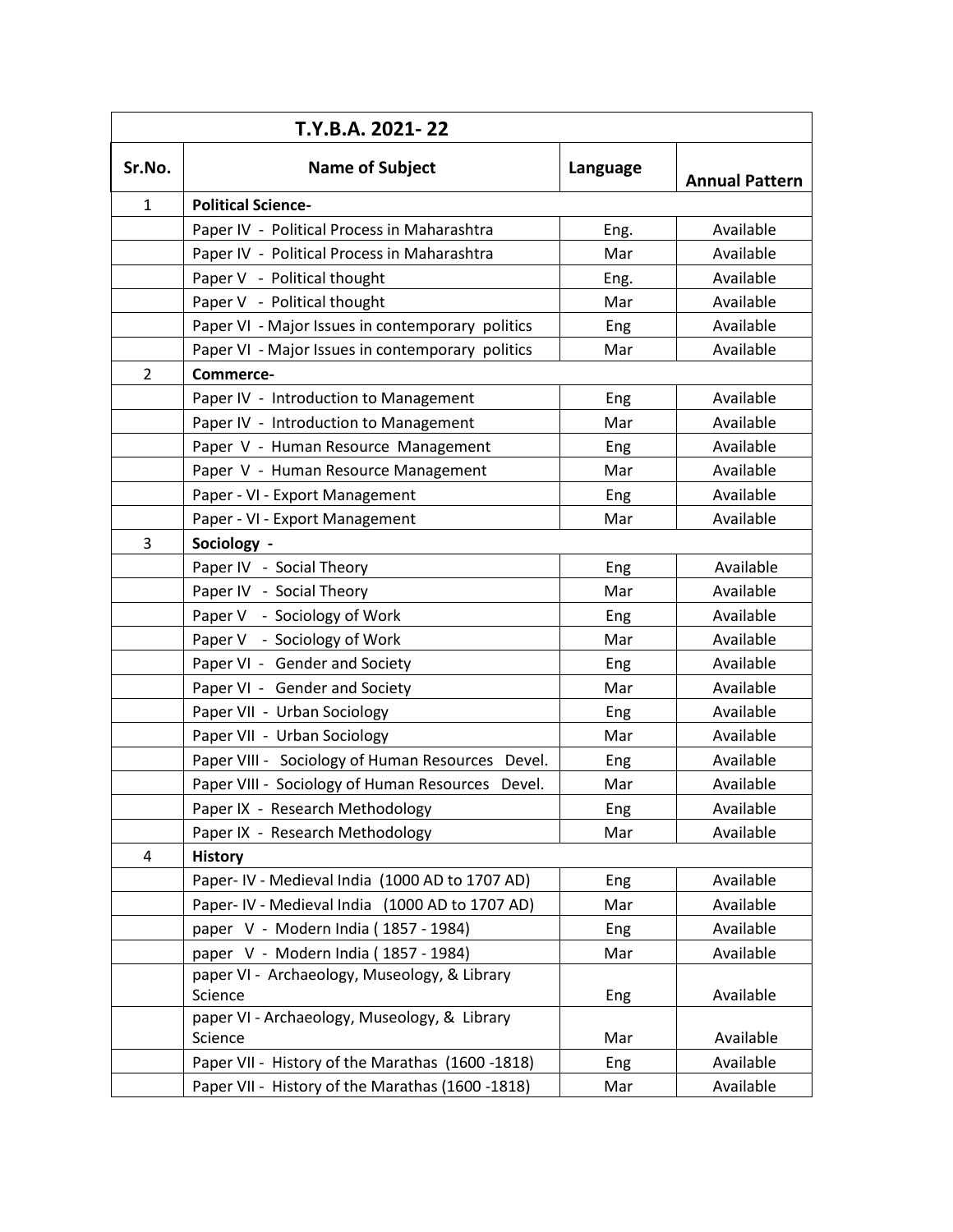|                | Paper VIII - Contemporary World (1945-2000A.D)                            | Eng | Available |
|----------------|---------------------------------------------------------------------------|-----|-----------|
|                | Paper VIII - Contemporary World (1945-2000A.D)                            | Mar | Available |
|                | Paper - IX - Elements of Research<br>Methodology                          | Eng | Available |
|                | Paper - IX - Elements of Research<br>Methodology                          | Mar | Available |
| 5              | <b>Education</b>                                                          |     |           |
|                | Paper IV - Indian Education System, Structure &                           |     |           |
|                | Problem                                                                   | Eng | Available |
|                | Paper IV - Indian Education System, Structure &                           |     |           |
|                | Problem                                                                   | Mar | Available |
|                | Paper V - Communication Mode in Edu                                       | Eng | Available |
|                | Paper V - Communication Mode in Edu                                       | Mar | Available |
|                | Paper VI - Educational Evaluation                                         | Eng | Available |
|                | Paper VI - Educational Evaluation                                         | Mar | Available |
| 6              | Psychology                                                                |     |           |
|                | Paper IV - Psychological Testing and Stat                                 | Eng | Available |
|                | Paper IV - Psychological Testing and Stat                                 | Mar | Available |
|                | Paper V - Abnormal Psychology                                             | Eng | Available |
|                | Paper V - Abnormal Psychology<br>paper VI - Industrial and Organizational | Mar | Available |
|                | Psychology                                                                | Eng | Available |
|                | paper VI - Industrial and Organizational                                  |     |           |
|                | Psychology                                                                | Mar | Available |
| $\overline{7}$ | <b>Economics</b>                                                          |     |           |
|                | Paper IV - Advanced Economic Theory                                       | Eng | Available |
|                | Paper IV - Advanced Economic Theory                                       | Mar | Available |
|                | Paper V - Growth and Development                                          | Eng | Available |
|                | Paper V - Growth and Development                                          | Mar | Available |
|                | Paper VI - Indian Financial System                                        | Eng | Available |
|                | Paper VI - Indian Financial System                                        | Mar | Available |
|                | Paper VII - Research Methodology (Rev)                                    | Eng | Available |
|                | Paper VII - Research Methodology (Rev)                                    | Mar | Available |
|                | Paper VIII - International Eco. (Rev)                                     | Eng | Available |
|                | Paper VIII - International Eco. (Rev)                                     | Mar | Available |
|                | Paper IX - Export Management (Rev)                                        | Eng | Available |
|                | <b>Export Management (Rev)</b>                                            | Mar | Available |
| 8              | <b>English Literature</b>                                                 |     |           |
|                | Paper-IV-British Literature from 1550 - 1750                              | Eng | Available |
|                | paper-V- English Languge and Literary Criticism                           | Eng | Available |
|                | Paper-VI- Theory and Practice of Translation                              | Eng | Available |
| 9              | <b>Marathi Literature</b>                                                 |     |           |
|                | Paper - IV<br>Marathi Literature                                          | Mar | Available |
|                | Paper - V<br>Marathi Literature                                           | Mar | Available |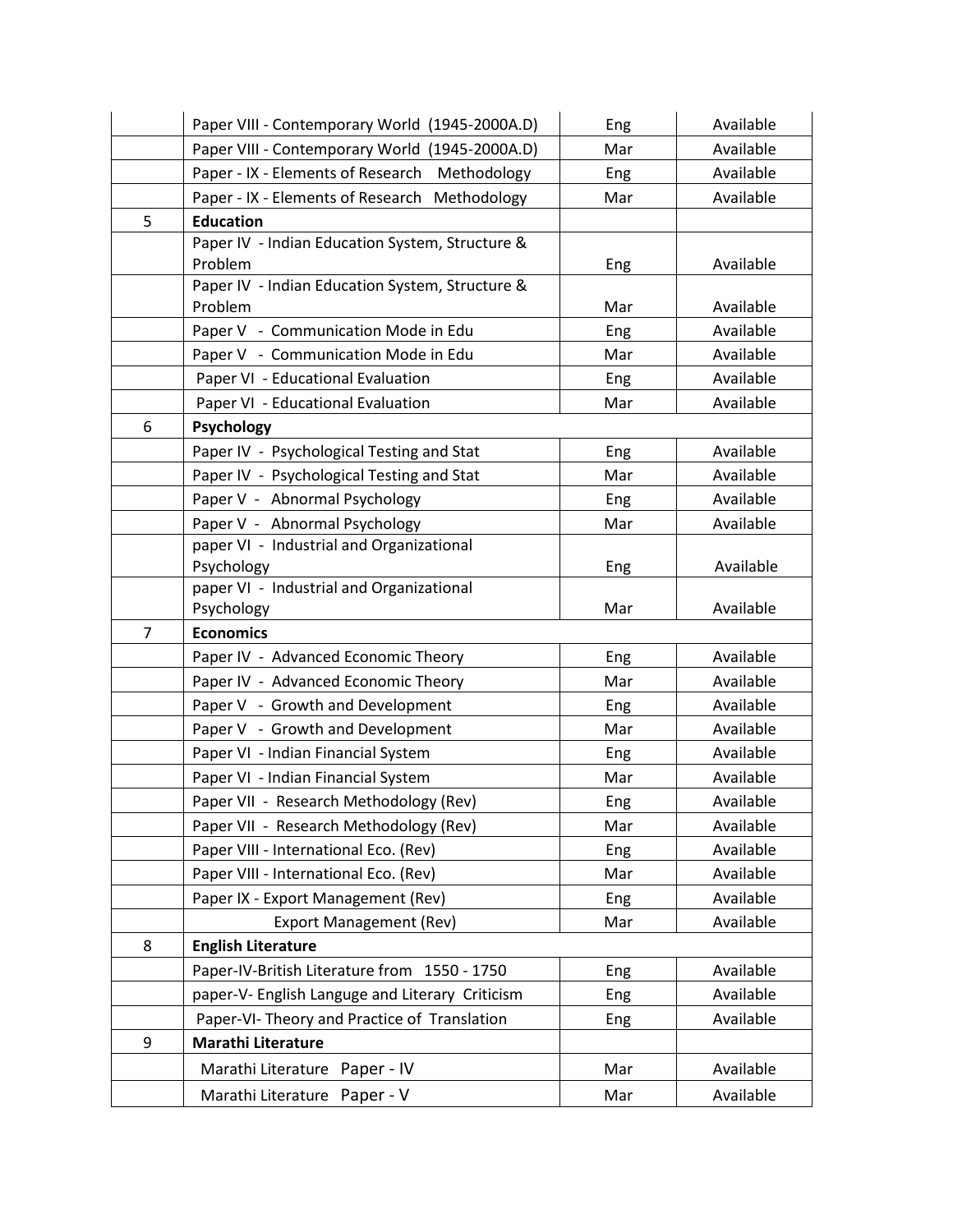|    | Marathi Literature Paper - VI                     | Mar   | Available     |
|----|---------------------------------------------------|-------|---------------|
|    | Marathi Literature Paper - VII                    | Mar   | Available     |
|    | Marathi Literature Paper - VIII                   | Mar   | Available     |
|    | Marathi Literature Paper - IX                     | Mar   | Available     |
| 10 | <b>Hindi Literature</b>                           |       |               |
|    | Hindi Literature Paper - IV                       | Hindi | Available     |
|    | Hindi Literature Paper - V                        | Hindi | Available     |
|    | Hindi Literature Paper - VI                       | Hindi | Available     |
| 11 | <b>Urdu Literature</b>                            |       |               |
|    | PaperIV- Essay, Translation, Grammar and Prosody  | Urdu  | Not Available |
|    | paper V - Extensive Study of Post & Prose Writer  | Urdu  | Not Available |
|    | PaperVI - Urdu Journalism                         | Urdu  | Not Available |
| 12 | <b>Rural Development</b>                          |       |               |
|    | paper IV- Agriculture & its Significance In Rural |       |               |
|    | Devel.                                            | Mar   | Available     |
|    | Paper V - Rural Marketing in Finance              | Mar   | Available     |
|    | paper VI - Applied Agriculture                    | Mar   | Available     |
|    | Paper - IV, V, VI - Rural Development             | Eng   | Available     |
|    | Paper- VII, VIII, IX                              | Eng.  | Available     |
|    | Paper- VII, (Marathi)                             | Mar.  | Available     |
|    | Paper VIII, (Marathi)                             | Mar.  | Available     |
|    | Paper IX,<br>(Marathi)                            | Mar.  | Available     |
| 13 | Geography                                         |       |               |
|    | Geography of Settlement                           | Eng   | Available     |
|    | Geography of Settlement                           | Mar.  | Available     |
|    | Geography of Environment & Tourism                | Eng.  | Available     |
|    | Geography of Environment & Tourism                | Mar.  | Available     |
|    | <b>Practical Geography</b>                        | Eng.  | Available     |
|    | <b>Practical Geography</b>                        | Mar.  | Available     |
|    | Population & Economics Geography                  | Eng.  | Available     |
|    | Population & Economics Geography                  | Mar.  | Available     |
|    | Geography of Agriculture and Disaster             | Eng.  | Available     |
|    | Geography of Agriculture and Disaster             | Mar.  | Available     |
|    | Geography Paper IX Practical Geography            | Eng.  | Available     |
|    | Geography Paper IX Practical Geography            | Mar.  | Available     |
|    |                                                   |       |               |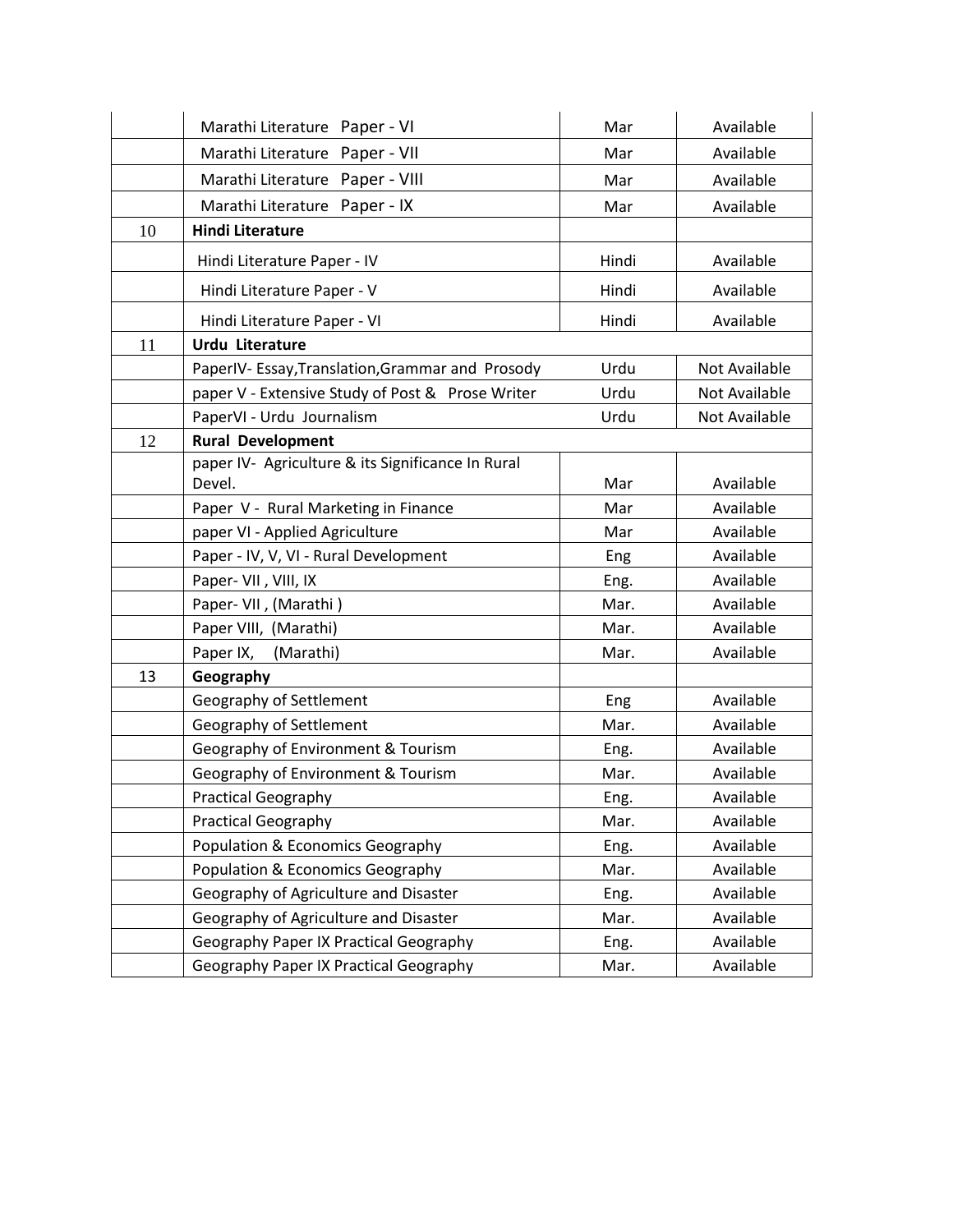|              | M.Com SEMESTER I & II                                         |          |                         |
|--------------|---------------------------------------------------------------|----------|-------------------------|
| Sr. No.      | <b>Name of Subject</b>                                        | Language | <b>Semester Pattern</b> |
|              | Semester I                                                    |          |                         |
| $\mathbf{1}$ | <b>Strategic Management</b>                                   | Eng      | Available               |
| 2            | <b>Economic For Business Decision</b>                         | Eng      | Available               |
| 3            | <b>Cost And Management Accounting</b>                         | Eng      | Available               |
| 4            | <b>Business Ethics And Corporate Social</b><br>Responsibility | Eng      | Available               |
|              | <b>Semester II</b>                                            |          |                         |
| 5            | <b>Research Methodology For Business</b>                      | Eng      | Available               |
| 6            | <b>Macro Economics Concepts And Application</b>               | Eng      | Available               |
| 7            | Corporate Finance                                             | Eng      | Available               |
| 8            | E-Commerce                                                    | Eng      | Available               |

|         | <b>M.Com Part-II</b>                   |          |                       |  |  |  |
|---------|----------------------------------------|----------|-----------------------|--|--|--|
| Sr. No. | <b>Name of Subject</b>                 | Language | <b>Yearly Pattern</b> |  |  |  |
| 1       | <b>Research Methodology</b>            | Eng      | Available             |  |  |  |
|         | <b>Research Methodology</b>            | Mar      | Available             |  |  |  |
| 2       | Paper -III - Advanced Financial Magt.  | Eng      | Available             |  |  |  |
| 3       | Paper - IV - Advanced Auditing         | Eng      | Available             |  |  |  |
| 4       | Paper - V - Direct & Indirect Taxes    | Eng      | Available             |  |  |  |
| 5       | Paper - III - Organizational Behaviour | Eng      | Available             |  |  |  |
|         | Paper - III - Organizational Behaviour | Mar      | Available             |  |  |  |
| 6       | Paper - IV - International Marketing   | Eng      | Available             |  |  |  |
|         | Paper - IV - International Marketing   | Mar      | Available             |  |  |  |
| 7       | Paper - V - Enterpreneurship Mangt.    | Eng      | Available             |  |  |  |
|         | Paper - V - Enterpreneurship Mangt.    | Mar      | Available             |  |  |  |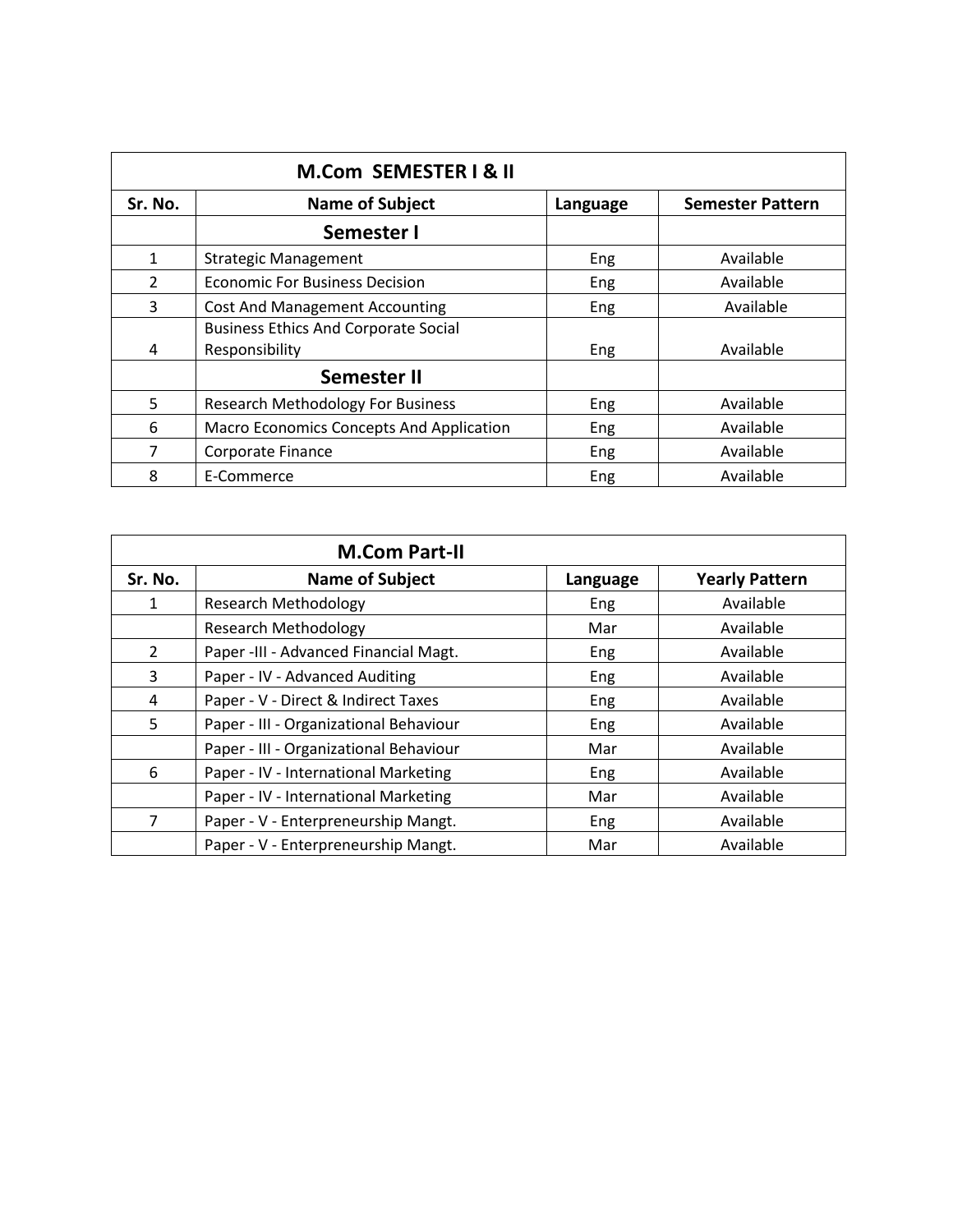| <b>MA SEMESTER I</b> |                                                                       |          |                         |  |
|----------------------|-----------------------------------------------------------------------|----------|-------------------------|--|
| Code<br>No.          | <b>Name of Subject</b>                                                | Language | <b>Semester Pattern</b> |  |
|                      | <b>ECONOMICS</b>                                                      |          |                         |  |
| 73407                | Microeconomics-I                                                      | English  | Not Available           |  |
| 73407                | Microeconomics-I                                                      | Marathi  | Available               |  |
| 73443                | Macroeconomics-I                                                      | English  | Not Available           |  |
| 73443                | Macroeconomics-I                                                      | Marathi  | Available               |  |
| 73481                | <b>Statistical Methods in Economics-I</b>                             | English  | Not Available           |  |
| 73481                | <b>Statistical Methods in Economics-I</b>                             | Marathi  | Not Available           |  |
| 73523                | <b>Economics of Development-I</b>                                     | English  | Not Available           |  |
| 73523                | <b>Economics of Development-I</b>                                     | Marathi  | Available               |  |
|                      |                                                                       |          |                         |  |
|                      | <b>ENGLISH</b>                                                        |          |                         |  |
| 73408                | Literary Theory and Criticism-Aristotle to<br>Formalism-I             | English  | Not Available           |  |
| 73444                | Linguistic and Stylistic Analysis of Texts-I                          | English  | Not Available           |  |
| 73482                | Pre 20th Century Fiction-I                                            | English  | Not Available           |  |
| 73524                | Drama-I                                                               | English  | Not Available           |  |
|                      |                                                                       |          |                         |  |
|                      | <b>HINDI</b>                                                          |          |                         |  |
| 73412                | History of Hindi Literature                                           | Hindi    | Available               |  |
| 73448                | Poetics and Literary Criticism                                        | Hindi    | Available               |  |
| 73486                | Linguistics and Hindi Language                                        | Hindi    | Available               |  |
| 73527                | Ancient and Medieval Poetry                                           | Hindi    | Available               |  |
|                      |                                                                       |          |                         |  |
|                      | <b>HISTORY</b>                                                        |          |                         |  |
| 73413                | Research Methods in History                                           | English  | Not Available           |  |
| 73413                | Research Methods in History                                           | Marathi  | Available               |  |
| 73449                | Social, Economic and Administrative History of<br>Early India (up to  | English  | Available               |  |
| 73449                | Social, Economic and Administrative History of<br>Early India (up to  | Marathi  | Available               |  |
| 73487                | Social, Economic and Administrative History of<br>Medieval India      | English  | Not Available           |  |
| 73487                | Social, Economic and Administrative History of<br>Medieval India      | Marathi  | Not Available           |  |
| 73534                | Social, Economic and Administrative History of<br>Modern India (1757) | English  | Not Available           |  |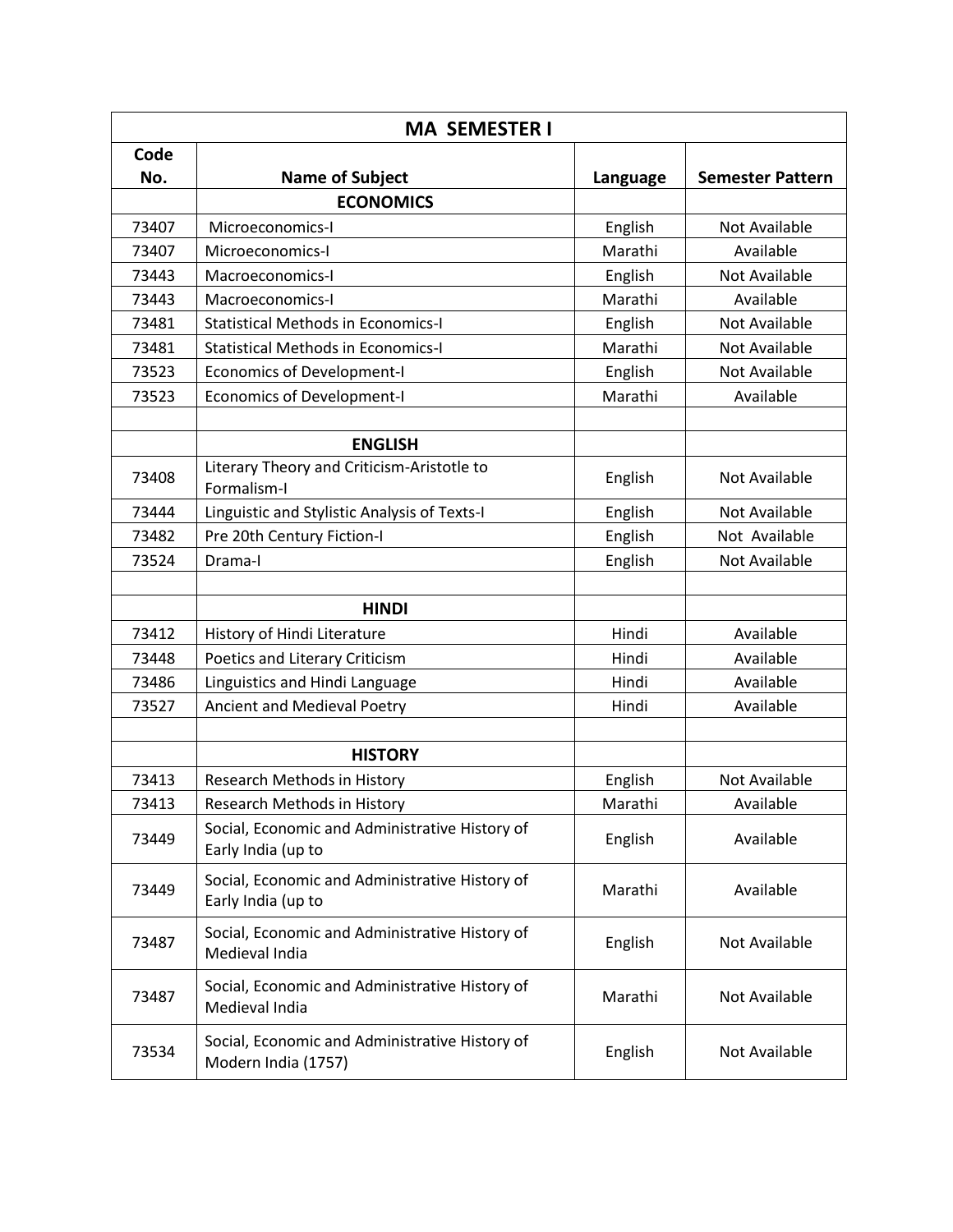| 73534 | Social, Economic and Administrative History of<br>Modern India (1757) | Marathi | Available            |
|-------|-----------------------------------------------------------------------|---------|----------------------|
|       | <b>MARATHI</b>                                                        |         |                      |
| 73541 | Linguistic Study of Marathi-I                                         | Marathi | Not Available        |
| 73493 | History of Marathi Literature-I                                       | Marathi | Not Available        |
| 73454 | <b>Applied Criticism-I</b>                                            | Marathi | Not Available        |
| 73418 | Theory of Literature -I                                               | Marathi | Not Available        |
|       | <b>POLITICAL SCIENCE</b>                                              |         |                      |
| 73423 | <b>Political Theory</b>                                               | English | Available            |
| 73423 | <b>Political Theory</b>                                               | Marathi | Available            |
| 73459 | <b>Indian Government and Politics</b>                                 | English | Available            |
| 73459 | <b>Indian Government and Politics</b>                                 | Marathi | Available            |
| 73498 | <b>Public Administration</b>                                          | English | Available            |
| 73498 | <b>Public Administration</b>                                          | Marathi | Available            |
| 73546 | <b>International Relations</b>                                        | English | Available            |
| 73546 | <b>International Relations</b>                                        | Marathi | Available            |
|       | <b>SOCIOLOGY</b>                                                      |         |                      |
| 73553 | Methodologies of Social Research                                      | English | Not Available        |
| 73553 | Methodologies of Social Research                                      | Marathi | Available            |
| 73430 | <b>Classical Sociological Theory</b>                                  | English | Not Available        |
| 73430 | <b>Classical Sociological Theory</b>                                  | Marathi | Available            |
| 73465 | Competing Perspectives on Indian Society                              | English | <b>Not Available</b> |
| 73465 | Competing Perspectives on Indian Society                              | Marathi | Available            |
| 73505 | Classical Perspectives in Cultural Anthropology                       | English | Not Available        |
| 73505 | <b>Classical Perspectives in Cultural Anthropology</b>                | Marathi | Available            |

|       | Geography                                   |             |         |               |
|-------|---------------------------------------------|-------------|---------|---------------|
| 73433 | Principles of Geography                     | Paper - 101 | English | Available     |
| 73433 | Principles of Geography                     | Paper - 101 | Marathi | Not Available |
| 73508 | Perspectives in Human Geography             | Paper - 103 | English | Available     |
| 73508 | Perspectives in Human Geography             | Paper - 103 | Marathi | Available     |
| 73556 | Spatial Organization of Economic Activities | Paper - 104 | English | Available     |
| 73556 | Spatial Organization of Economic Activities | Paper - 104 | Marathi | Available     |
| 73468 | <b>Principle Of Climatology</b>             | Paper - 102 | English | Available     |
| 73468 | <b>Principle Of Climatology</b>             | Paper - 102 | Marathi | Available     |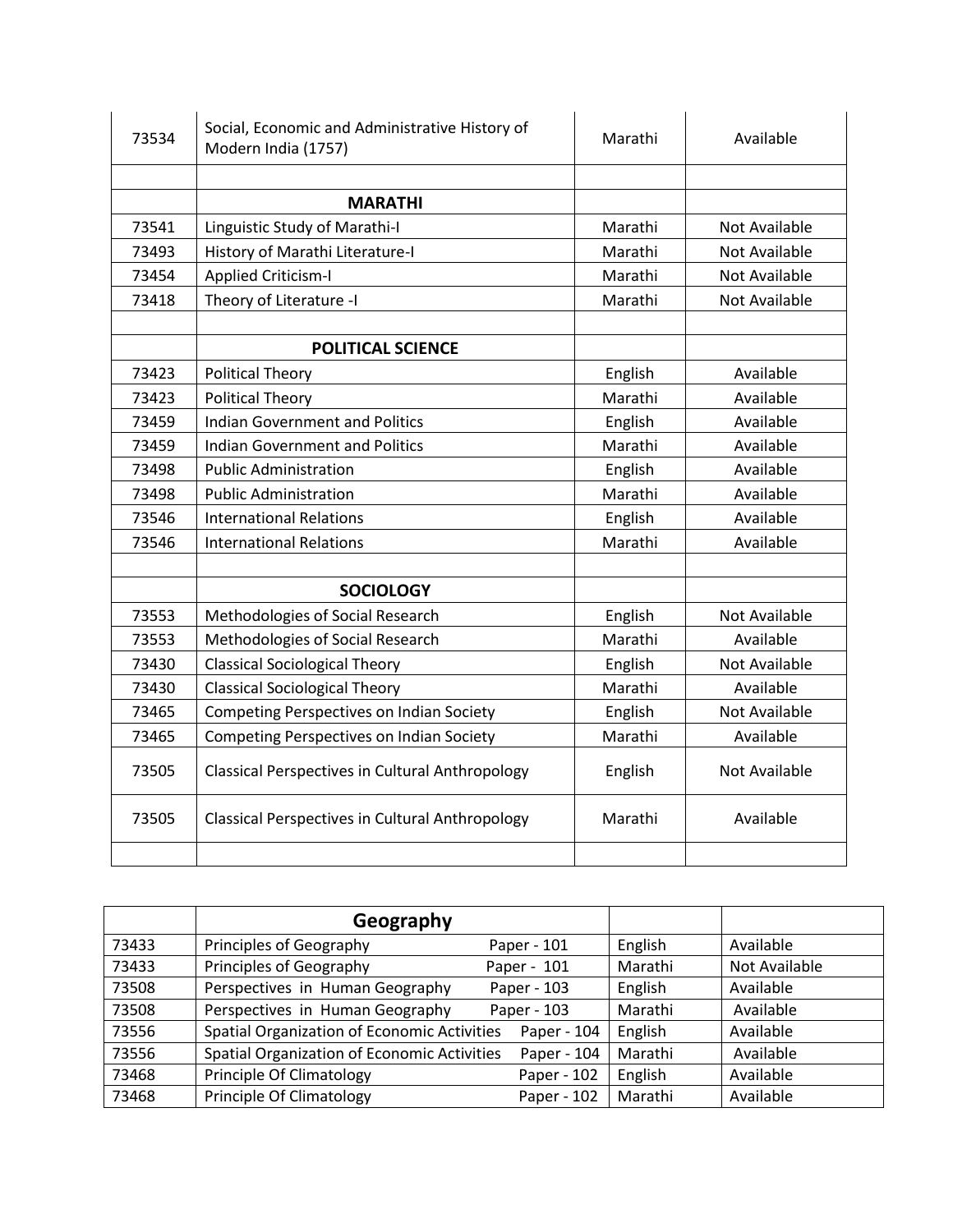|                 | <b>Education</b>                |         |           |
|-----------------|---------------------------------|---------|-----------|
| CC <sub>1</sub> | Advance Philosophy of edu.      | English | Available |
| CC <sub>1</sub> | Advance Philosophy of edu.      | Marathi | Available |
| CC <sub>2</sub> | Advance Psychology of Education | English |           |
| CC <sub>2</sub> | Advance Psychology of Education | Marathi |           |
| CC <sub>3</sub> | Cumiculum Design and Dev.       | English |           |
| CC <sub>3</sub> | Cumiculum Design and Dev.       | Marathi |           |
| CC4             | ICT in Education                | English |           |
| CC4             | ICT in Education                | Marathi |           |

|       | <b>MA Semester - II</b>                       |         |                      |
|-------|-----------------------------------------------|---------|----------------------|
|       | <b>ECONOMICS</b>                              |         |                      |
| 93307 | <b>Public Economics</b>                       | English | Available            |
| 93307 | <b>Public Economics</b>                       | Marathi | <b>Not Available</b> |
| 93339 | <b>Mathematical Techniques for Economists</b> | English | <b>Not Available</b> |
| 93339 | <b>Mathematical Techniques for Economists</b> | Marathi | <b>Not Available</b> |
| 93373 | Microeconomics-II                             | English | Available            |
| 93373 | Microeconomics-II                             | Marathi | <b>Not Available</b> |
| 93408 | Macroeconomics-II                             | English | Available            |
| 93408 | Macroeconomics-II                             | Marathi | <b>Not Available</b> |
|       |                                               |         |                      |
|       | <b>ENGLISH</b>                                |         |                      |
| 93308 | Literary Theoryand Criticism-II               | English | Available            |
| 93340 | Linguisticand Stylistic Analysis of Texts-II  | English | Available            |
| 93374 | Fiction-II                                    | English | <b>Not Available</b> |
| 93409 | Drama-II                                      | English | <b>Not Available</b> |
|       |                                               |         |                      |
|       | <b>HINDI</b>                                  |         |                      |
| 93441 | History of Hindi Literature-Modern Age        | Hindi   | Available            |
| 93442 | Poetics & Literary Criticism                  | Hindi   | Available            |
| 93443 | Linguistics and Hindi Language                | Hindi   | Available            |
| 93444 | Ancient & Medieval Poetry                     | Hindi   | Available            |
|       |                                               |         |                      |
|       | <b>HISTORY</b>                                |         |                      |
| 93313 | Philosophy of History                         | English | <b>Not Available</b> |
| 93313 | Philosophy of History                         | Marathi | Not Available        |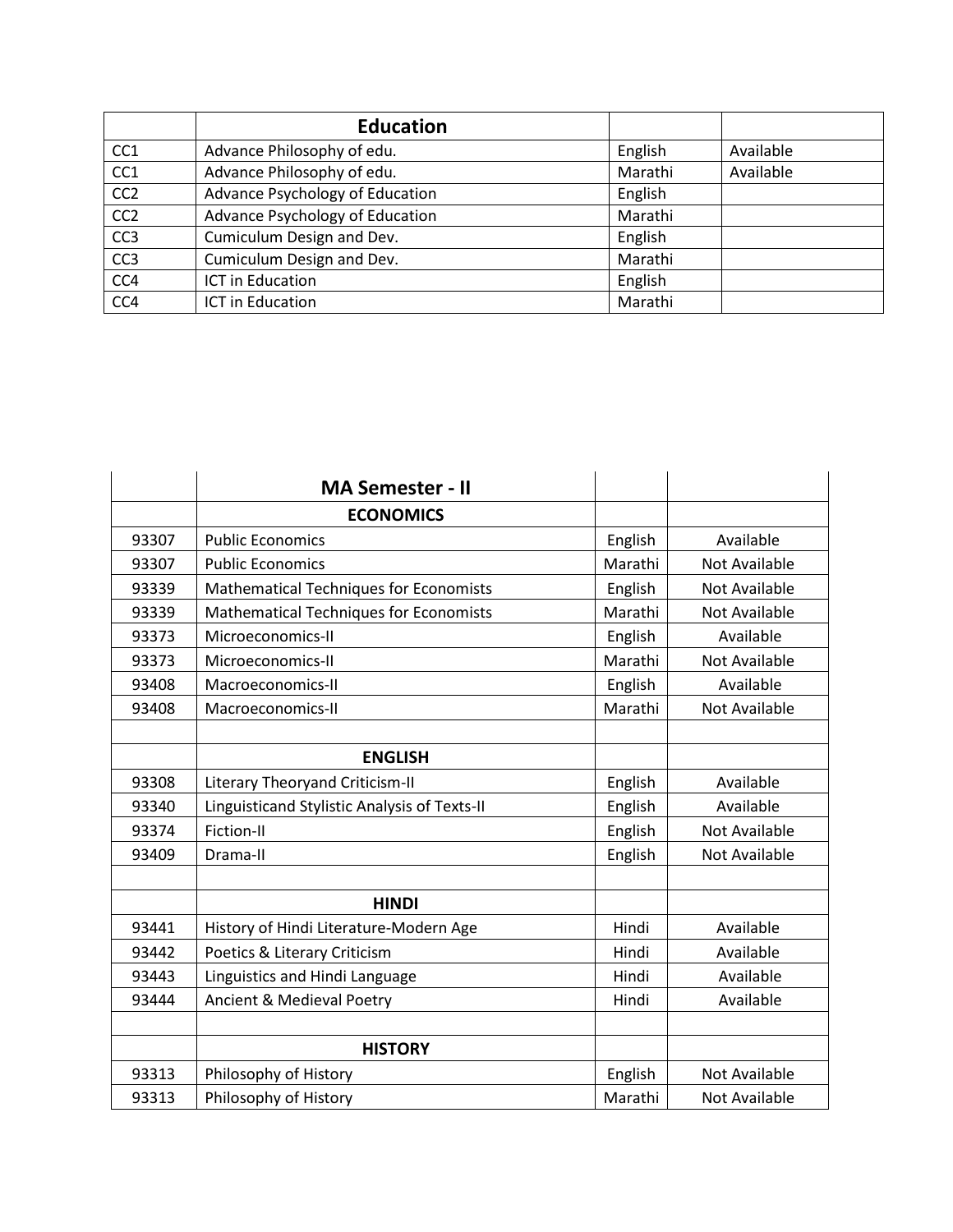| 93344 | History of Contemporary India(1947-2000CE)<br>English                   |                      | Not Available        |
|-------|-------------------------------------------------------------------------|----------------------|----------------------|
| 93344 | History of Contemporary India(1947-2000CE)                              | Marathi              | <b>Not Available</b> |
| 93378 | Milestones in World History(1750CE-1960CE)                              | English              | Not Available        |
| 93378 | Milestones in World History(1750CE-1960CE)                              | Marathi              | Not Available        |
|       |                                                                         |                      |                      |
| 93418 | History of Emancipatory Movements in Modern World                       | English              | Not Available        |
| 93418 | History of Emancipatory Movements in Modern World                       | Marathi              | Not Available        |
|       | <b>MARATHI</b>                                                          |                      |                      |
| 93423 | Linguistic Study of Marathi-II                                          | Marathi              | Available            |
| 93382 | History of Marathi Literature-II                                        | Marathi              | Available            |
| 93348 | <b>Applied Criticism-II</b>                                             | Marathi              | Not Available        |
| 93317 | Theory of Literature-II                                                 | Marathi              | Available            |
|       |                                                                         |                      |                      |
|       | <b>POLITICAL SCIENCE</b>                                                |                      |                      |
| 93323 | <b>Political Theory II</b>                                              | English              | Available            |
| 93323 | Political Theory II                                                     | Marathi              | Available            |
| 93354 | <b>Comparative Politics</b>                                             | English              | Available            |
| 93354 | <b>Comparative Politics</b>                                             | Marathi              | Available            |
| 93388 | Approaches and Emerging Issues in International<br>Relations            | English              | Available            |
| 93388 | Approaches and Emerging Issues in International<br>Relations            | Marathi<br>Available |                      |
| 93429 | <b>Indian Constitution</b>                                              | English              | Available            |
| 93429 | <b>Indian Constitution</b>                                              | Marathi              | Available            |
|       |                                                                         |                      |                      |
|       | <b>SOCIOLOGY</b>                                                        |                      |                      |
| 93330 | <b>Contemporary Sociological Theories</b>                               | English              | Available            |
| 93330 | <b>Contemporary Sociological Theories</b>                               | Marathi              | Not Available        |
| 93361 | Marginalized Groups and Communities:Caste,Tribeand<br>English<br>Gender |                      | Available            |
| 93361 | Marginalized Groups and Communities:Caste,Tribeand<br>Gender            | Marathi              | Not Available        |
| 93395 | Contemporary Perspectivesin Cultural Anthropology                       | English              | Available            |
| 93395 | Contemporary Perspectivesin Cultural Anthropology                       | Marathi              | Available            |
| 93436 | Theorizing Development and Globalization                                | English              | Available            |
| 93436 | Theorizing Development and Globalization                                | Marathi              | Not Available        |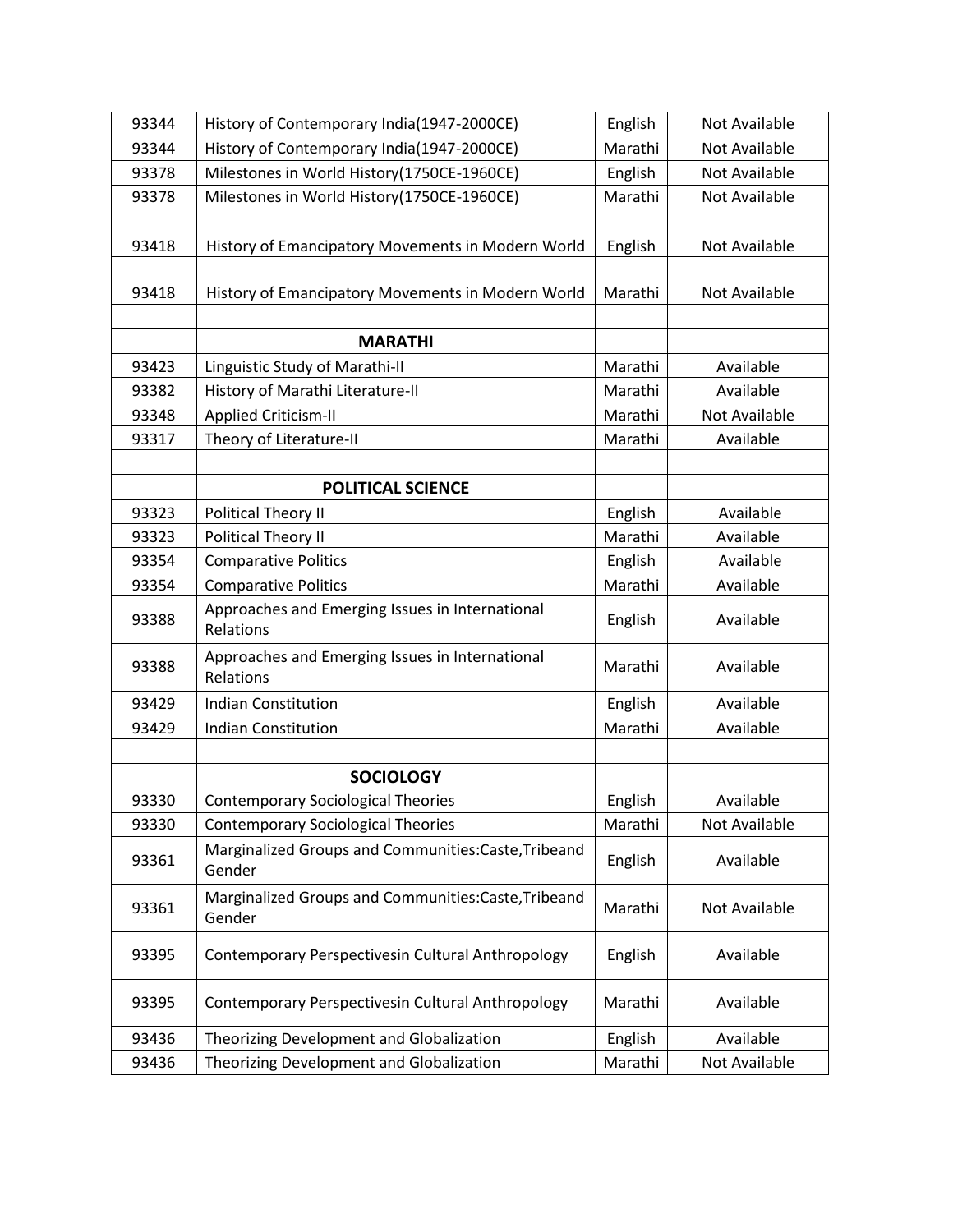| <b>Education Sem II</b>                |         |               |
|----------------------------------------|---------|---------------|
| Advanced Sociology of Education        | English | Not Available |
| Advanced Sociology of Education        | Marathi | Not Available |
| Research Methodology in Education      | English | Not Available |
| Research Methodology in Education      | Marathi | Not Available |
| <b>Teacher Education</b>               | English | Not Available |
| <b>Teacher Education</b>               | Marathi | Not Available |
| Quality Management in Higher Education | English | Not Available |
| Quality Management in Higher Education | Marathi | Not Available |

|                | 2021-22<br>M.A. - Part - II MARATHI |                             |          |                       |  |
|----------------|-------------------------------------|-----------------------------|----------|-----------------------|--|
| Sr.            |                                     |                             |          |                       |  |
| No.            | Paper No.                           | <b>Name of Subject</b>      | Language | <b>Yearly Pattern</b> |  |
| 1              | $P - II$                            | Study of an Ancient Period  | Marathi  | Available             |  |
| $\overline{2}$ | $P - IV$                            | Theory of Literature        | Marathi  | Available             |  |
| 3              | $P - VI$                            | Applied Criticism<br>Part-I | Marathi  | Available             |  |
|                | $P - VI$                            | Applied Criticism Part-II   | Marathi  | Available             |  |
| 4              | $P - VIII$                          | Dalit Sahitya Part-I        | Marathi  | Available             |  |
|                | $P - VIII$                          | Dalit Sahitya Part-II       | Marathi  | Available             |  |
| 5              | $P - VIII$                          | Lok Sahitya Part-I          | Marathi  | Available             |  |
|                | $P - VIII$                          | Lok Sahitya Part-II         | Marathi  | Not Available         |  |

|                | <b>SOCIOLOGY - 2021-22</b><br>$M. A. - Part - II$ |                                      |          |                       |  |  |
|----------------|---------------------------------------------------|--------------------------------------|----------|-----------------------|--|--|
| Sr.            |                                                   |                                      |          |                       |  |  |
| No.            | Paper No.                                         | <b>Name of Subject</b>               | Language | <b>Yearly Pattern</b> |  |  |
| 1              | $P - V$                                           | Industry labour and Society          | English  | Available             |  |  |
|                |                                                   | Industry labour and Society          | Marathi  | Available             |  |  |
| $\overline{2}$ | $P - VI$                                          | <b>Environment and Society</b>       | English  | Available             |  |  |
|                |                                                   | <b>Environment and Society</b>       | Marathi  | Available             |  |  |
| 3              | $P - VII$                                         | Sociology of Social Movements        | English  | Available             |  |  |
|                |                                                   | <b>Sociology of Social Movements</b> | Marathi  | Available             |  |  |
| 4              | $P - VIII$                                        | <b>Gender and Society</b>            | English  | Available             |  |  |
|                |                                                   | <b>Gender and Society</b>            | Marathi  | Available             |  |  |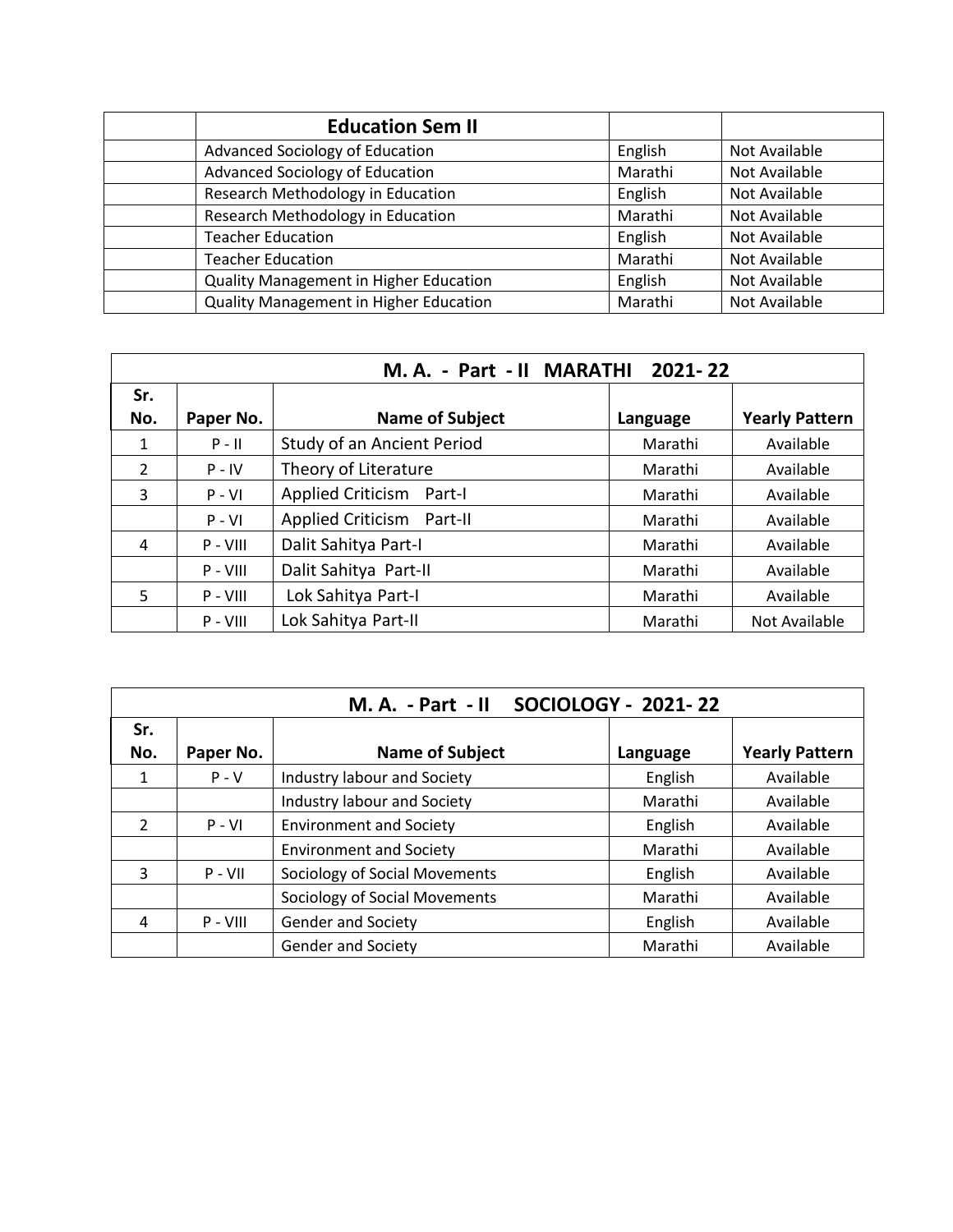|                | M.A - Part - II (Education) - 2021-22 |                                     |          |                       |  |
|----------------|---------------------------------------|-------------------------------------|----------|-----------------------|--|
| Sr.<br>No.     | Paper No.                             | <b>Name of Subject</b>              | Language | <b>Yearly Pattern</b> |  |
|                |                                       | <b>Group A</b>                      |          |                       |  |
| $\mathbf{1}$   | Ш                                     | <b>Economics of Edcuation</b>       | English  | Available             |  |
|                |                                       | <b>Economics of Edcuation</b>       | Marathi  | Available             |  |
| $\overline{2}$ | IV                                    | History of Education                | English  | Available             |  |
|                |                                       | <b>History of Education</b>         | Marathi  | Available             |  |
|                |                                       | <b>Group B</b>                      |          |                       |  |
| 3              | VII                                   | Information and comminication Tech. | English  | Available             |  |
|                |                                       | Information and comminication Tech. | Marathi  | Available             |  |
| 4              | VIII                                  | <b>Guidance and Counselling</b>     | English  | Available             |  |
|                |                                       | <b>Guidance and Counselling</b>     | Marathi  | Available             |  |
| 5              | X                                     | Open and Distance Learning          | English  | Available             |  |
|                |                                       | Open and Distance Learning          | Marathi  | Available             |  |

|                | M. A. Part - II - HINDI - 2021-22 |                                         |          |                       |  |  |
|----------------|-----------------------------------|-----------------------------------------|----------|-----------------------|--|--|
| Sr.            |                                   |                                         |          |                       |  |  |
| No.            | Paper No.                         | <b>Name of Subject</b>                  | Language | <b>Yearly Pattern</b> |  |  |
|                |                                   | Modern Poetry                           |          |                       |  |  |
| $\mathbf{1}$   | $P - II$                          |                                         | Hindi    | Available             |  |  |
|                |                                   | Linguistics & Hindi Language            |          |                       |  |  |
| $\mathfrak{p}$ | $P - IV$                          |                                         | Hindi    | Available             |  |  |
|                |                                   | Poetic Literature of Literary Criticism |          |                       |  |  |
| 3              | $P - VI$                          |                                         | Hindi    | Available             |  |  |
|                |                                   | <b>Mass Communication</b>               |          |                       |  |  |
| 4              | $P - VIII$                        |                                         | Hindi    | Available             |  |  |

| M. A - Part - II HISTORY - 2021-22 |           |                                             |          |                       |
|------------------------------------|-----------|---------------------------------------------|----------|-----------------------|
| Sr.                                |           |                                             |          |                       |
| No.                                | Paper No. | <b>Name of Subject</b>                      | Language | <b>Yearly Pattern</b> |
| 1                                  | $P - V$   | <b>Historical Method and Philosophy</b>     | English  | Available             |
|                                    |           | <b>Historical Method and Philosophy</b>     | Marathi  | Available             |
| $\overline{2}$                     | $P - VI$  | History of U.S. A. in 20th Century          | English  | Available             |
|                                    |           | History of U.S.A. in 20th Century           | Marathi  | Available             |
|                                    |           | History of Buddhism & Jainism up to 1000 A. |          |                       |
| 3                                  | P-VII     | D.                                          | English  | Available             |
|                                    |           | History of Buddhism & Jainism up to 1000 A. |          |                       |
|                                    |           | D.                                          | Marathi  | Available             |
| 4                                  | VIII      | Social, Economic and Administratiive        | English  | Available             |
|                                    |           | History of Marathas (1630 - 1818 A.D.)      |          | Available             |
|                                    |           | Social, Economic and Administratiive        | Marathi  | Available             |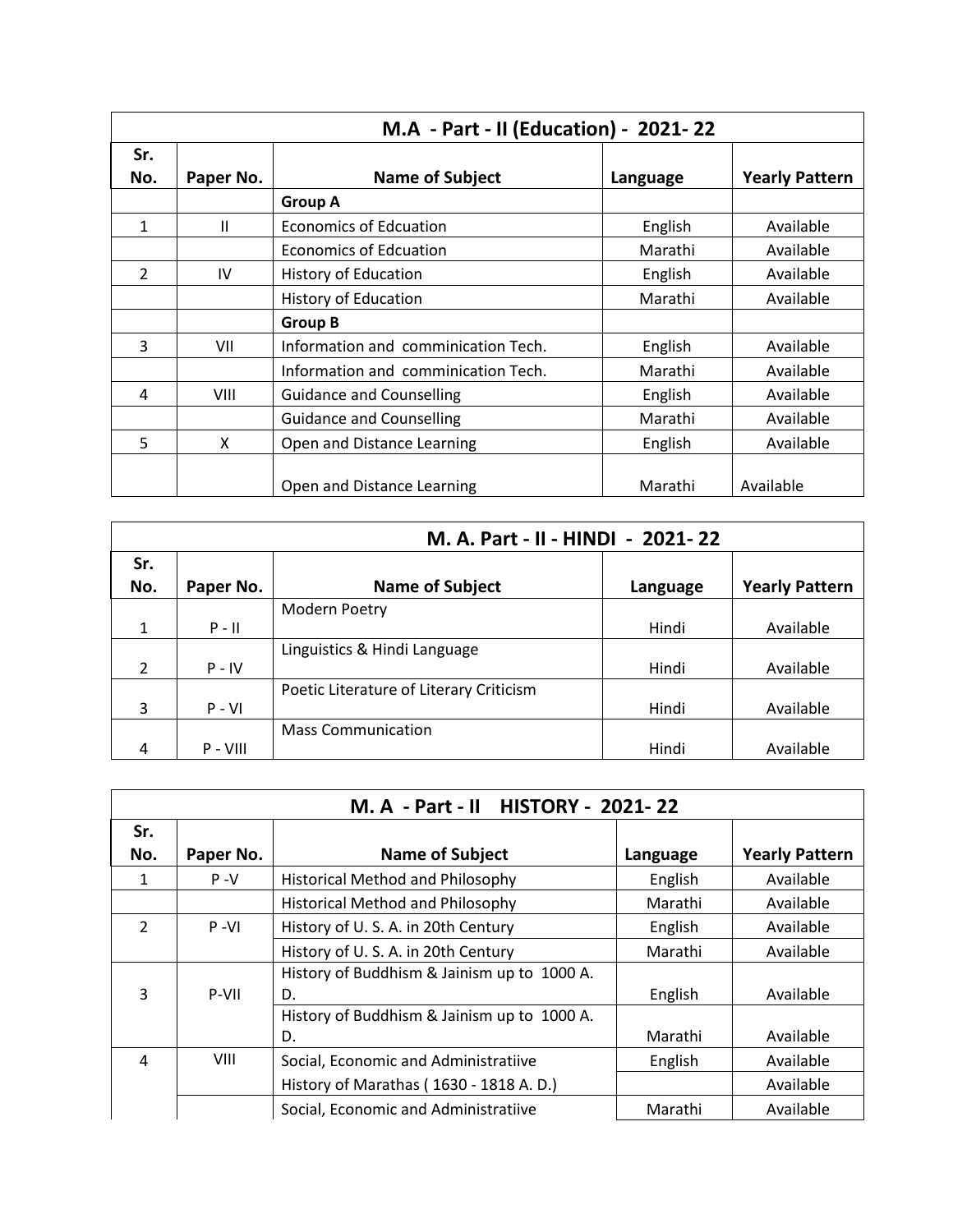|  | History of Marathas (1630 - 1818 A.D.) |  |
|--|----------------------------------------|--|
|  |                                        |  |

|                                  | M. A. Part - II - POLITICS - 2021-22 |                                       |          |                       |  |
|----------------------------------|--------------------------------------|---------------------------------------|----------|-----------------------|--|
| Sr.                              |                                      |                                       |          |                       |  |
| No.                              | Paper No.                            | <b>Name of Subject</b>                | Language | <b>Yearly Pattern</b> |  |
|                                  | Group - I                            | <b>Compulsory</b>                     |          |                       |  |
| $\mathbf{1}$                     | $P - III$                            | <b>International Politics</b>         | English  | Available             |  |
|                                  |                                      | <b>International Politics</b>         | Marathi  | Available             |  |
| $\overline{2}$                   | $P - IV$                             | <b>Public Administration</b>          | English  | Available             |  |
|                                  |                                      | <b>Public Administration</b>          | Marathi  | Available             |  |
| Sub - Group - E - Indian Studies |                                      |                                       |          |                       |  |
| 3                                | $P - III$                            | State Politics in India               | English  | Available             |  |
|                                  |                                      | State Politics in India               | Marathi  | Available             |  |
| 4                                | $P - IV$                             | <b>Comparative Political Analysis</b> | English  | Available             |  |
|                                  |                                      | <b>Comparative Political Analysis</b> | Marathi  | Not Available         |  |

|                |           | M. A - Part - II ECONOMICS - 2021-22 |          |                       |
|----------------|-----------|--------------------------------------|----------|-----------------------|
| Sr.            |           |                                      |          |                       |
| No.            | Paper No. | <b>Name of Subject</b>               | Language | <b>Yearly Pattern</b> |
| 1              | $P - III$ | <b>Development Economics</b>         | English  | Available             |
|                |           | <b>Development Economics</b>         | Marathi  | Available             |
| $\overline{2}$ | $P - IV$  | <b>Public Economics</b>              | English  | Available             |
|                |           | <b>Public Economics</b>              | Marathi  | Available             |
|                | Group     |                                      |          |                       |
| - 11           |           |                                      |          |                       |
| 3              | $P - II$  | <b>Agricultural Economics</b>        | English  | Available             |
|                |           | <b>Agricultural Economics</b>        | Marathi  | Available             |
| 4              | $P - II$  | <b>Industrial Economics</b>          | English  | Available             |
|                |           | <b>Industrial Economics</b>          | Marathi  | Not Available         |

| M. A. - II - ENGLISH - 2021-22 |           |                                                   |          |                       |  |
|--------------------------------|-----------|---------------------------------------------------|----------|-----------------------|--|
| Sr.<br>No.                     | Paper No. | <b>Name of Subject</b>                            | Language | <b>Yearly Pattern</b> |  |
| 1                              | v         | Literary Theory And Criticism                     | English  | Available             |  |
| າ                              | VI        | Literature of Romantic & Victorian Period         | English  | Available             |  |
| 3                              | VII       | Anglo - Irish Literature of the Twentieth century | English  | Available             |  |
|                                | VIII      | Indian Literature in Translation                  | English  | Available             |  |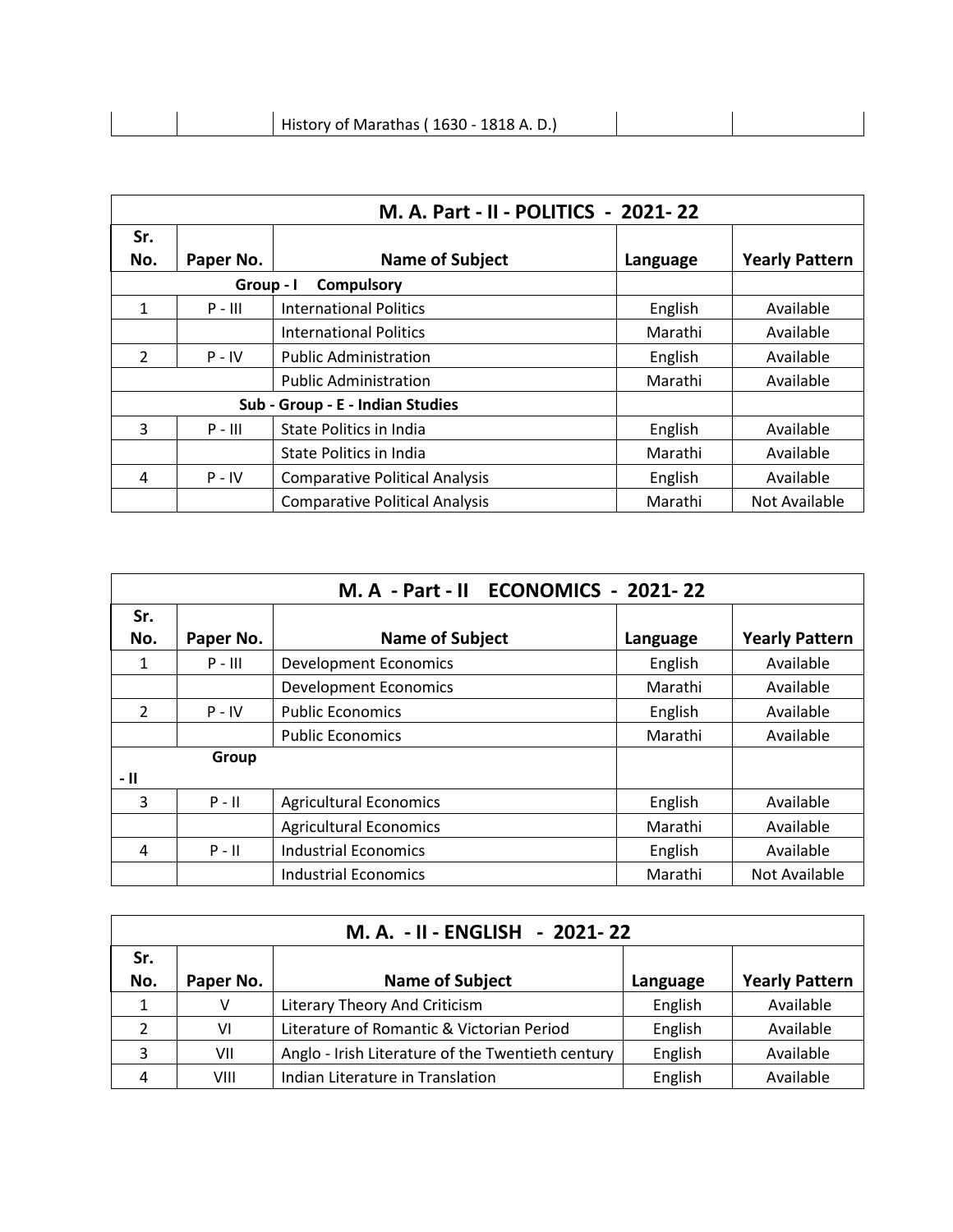|                | M. Sc. (Math's) Part - I - 2021 - 22   |                         |  |  |  |
|----------------|----------------------------------------|-------------------------|--|--|--|
| Sr.No.         | <b>Name of Subject</b>                 | <b>Semester Pattern</b> |  |  |  |
|                | Sem I                                  |                         |  |  |  |
| $\mathbf{1}$   | Algebra I                              | Not Available           |  |  |  |
| $\overline{2}$ | Analysis I                             | Available               |  |  |  |
| 3              | <b>Complex Analysis</b>                | Available               |  |  |  |
| 4              | <b>Ordinary Differential Equations</b> | Available               |  |  |  |
| 5              | <b>Discrete Mathematics</b>            | Available               |  |  |  |
|                | Sem II                                 |                         |  |  |  |
| 1              | Algebra II                             | Available               |  |  |  |
| $\overline{2}$ | Topology                               | Not Available           |  |  |  |
| 3              | <b>Analysis II</b>                     | Not Available           |  |  |  |
| 4              | <b>Partial Differential Equations</b>  | Not Available           |  |  |  |
| 5              | <b>Probability Theory</b>              | Available               |  |  |  |

 **M. Sc. (Math's) Part - II - 2021 - 22**

| Sr.No.         | <b>Name of Subject</b>            | <b>Annual Pattern</b> |
|----------------|-----------------------------------|-----------------------|
| 1              | P - I - Algebra - II              | Not Available         |
| $\overline{2}$ | P - II - Analysis - II            | Not Available         |
| 3              | P - III - Differential Geometry   | Available             |
| 4              | Optional Papers - IV & V any two  | Not Available         |
|                | from the following - Graph Theory | Not Available         |
| 5.             | Group - A - Numerical Analysis    | Available             |
| 6              | Group - B - Functional Analysis   | Not Available         |
| 7              | Group - C - OR Number Theory      | Not Available         |

| First Year B. Sc. Computer Science - 2021 - 22 |                                                     |                       |                 |
|------------------------------------------------|-----------------------------------------------------|-----------------------|-----------------|
| Sr.No.                                         | <b>Name of Subject</b>                              | <b>Annual Pattern</b> | Semester I & II |
| 1                                              | <b>Foundation Course - I</b>                        | Available             | Not Available   |
| 2                                              | Physics - I (Mechanic, Properties                   | Available             | Not Available   |
|                                                | of Matter, Heat, Sound and Optics                   | Available             | Not Available   |
| 3                                              | Physics - II (Electricity, Magnetism,               | Available             | Not Available   |
|                                                | Electronics & Atomic and Nuclear Physics.           | Available             | Not Available   |
| 4                                              | Mathematics - I (Differential Equations & Calculus) | Available             | Not Available   |
| 5                                              | Mathematics - II (Discrete Mathematics)             | Available             | Not Available   |
| 6                                              | Computer Organization : Paper - I & Section - I     | Available             | Not Available   |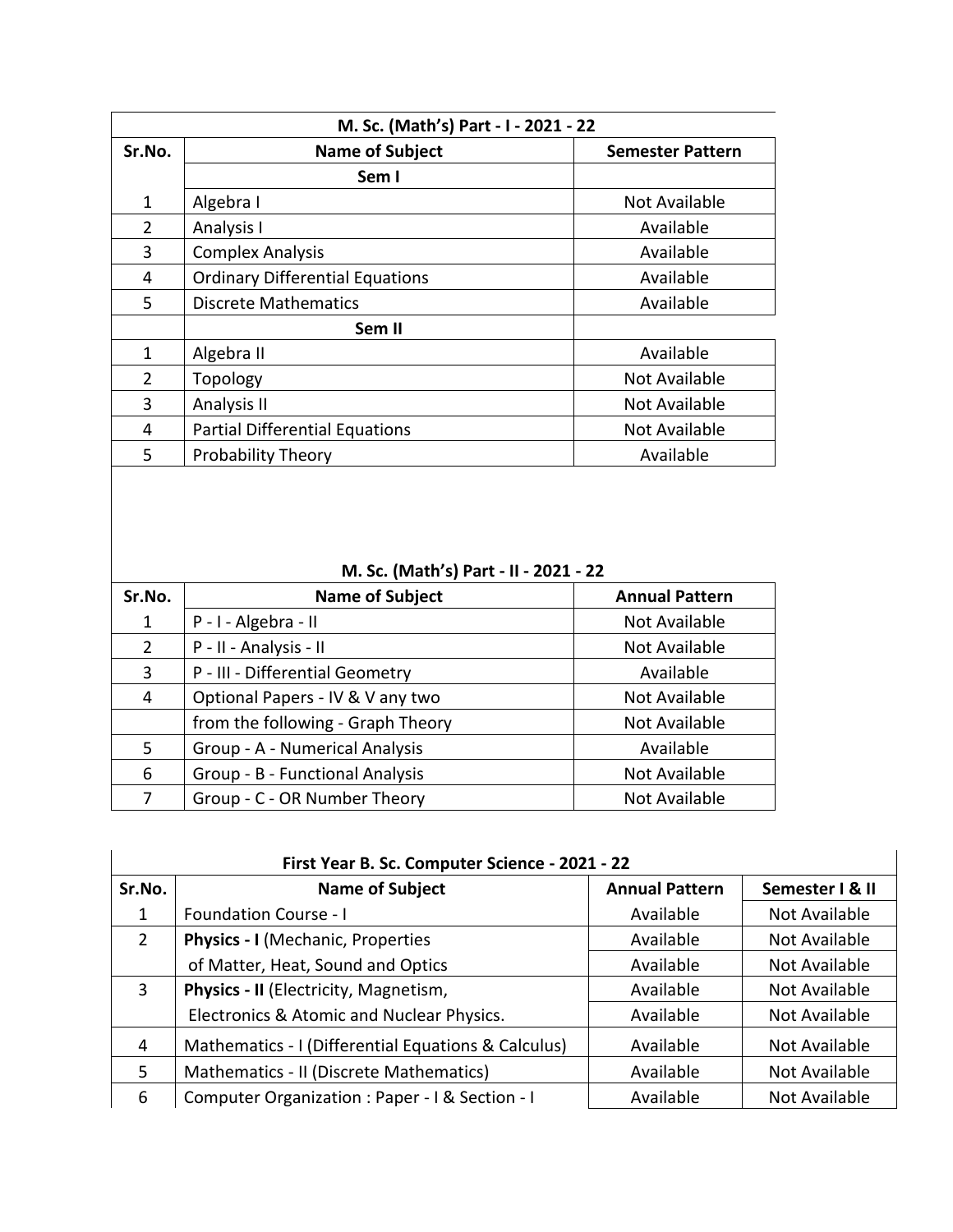| Introduction to Microprocessors and Computer |                                                 | Available | Not Available |
|----------------------------------------------|-------------------------------------------------|-----------|---------------|
|                                              | Architecture: Paper - I & Section - II          | Available | Not Available |
|                                              | Algorithms: Paper - II, Section - I Programming | Available | Not Available |
|                                              | in C: Paper - II & Section - II                 | Available | Not Available |

| Sr.No.         | <b>Name of Subject</b>                       | <b>Annual Pattern</b> |
|----------------|----------------------------------------------|-----------------------|
| 1              | <b>Foundation Course - II</b>                | Available             |
| $\overline{2}$ | 1. Mathematics - I - Calculus & Analysis     | Available             |
|                | 2. Mathematics - II                          | Available             |
|                | 3. Mathematics - III                         | Available             |
| 3              | 1. Discrete Mathematics                      | Available             |
|                | 2. Computer Graphics                         | Available             |
| 4              | 1. C ++ programming (Section - I)            | Available             |
|                | Java (Section - II)                          | Available             |
| 5              | D.B.M.S. (Section - I)                       | Available             |
|                | Software Engineering (Section - II)          | Available             |
| Sr.No.         | Third Year B. Sc. Computer Science 2021 - 22 | <b>Annual Pattern</b> |
|                | <b>Name of Subject</b>                       |                       |
| $\mathbf{1}$   | Data Communication, Networking & Security    | Available             |
| $\overline{2}$ | <b>Advanced JAVA</b>                         | Available             |
| 3              | Operating Systems & Linux                    | Available             |
| 4              | DBMS - II & Software Engineering             | Available             |
| 5              | AC - I - Principles of Web Design            | <b>Not Available</b>  |
| 6              | AC - II - Dot Net Technologies               | Available             |

| Sr.No.         | <b>Name of Subject</b>        | <b>Semester Patern</b> |
|----------------|-------------------------------|------------------------|
| 1              | <b>Imperative Programming</b> | Available              |
| $\overline{2}$ | <b>Digital Electronics</b>    | Not Available          |
| 3              | <b>Operating Systems</b>      | Available              |
| 4              | <b>Discrete Mathematics</b>   | Not Available          |
| 5              | <b>Communication Skills</b>   | Available              |

7 Singal Major Practical Not Available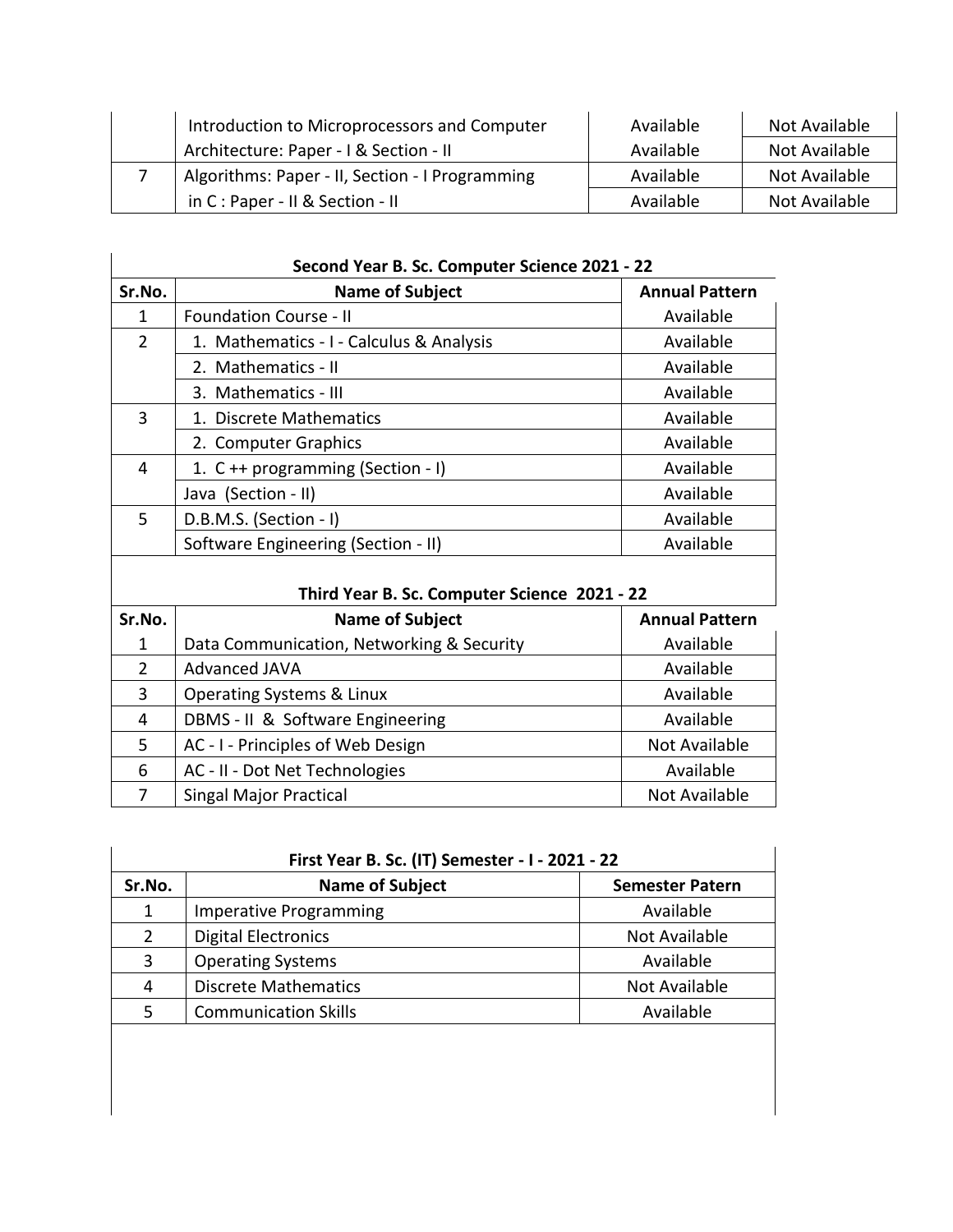| First Year B. Sc. (IT) Semester - II 2021 - 22 |                                          |                        |  |  |
|------------------------------------------------|------------------------------------------|------------------------|--|--|
| Sr.No.                                         | <b>Name of Subject</b>                   | <b>Semester Patern</b> |  |  |
| 1                                              | <b>Object Oriented Programming</b>       | Available              |  |  |
| $\overline{2}$                                 | Microprocessor Architecture              | Not Available          |  |  |
| 3                                              | Web Programming                          | Available              |  |  |
| 4                                              | <b>Numerical and Statistical Methods</b> | Not Available          |  |  |
| 5                                              | <b>Green Computing</b>                   | Not Available          |  |  |

## **Second Year B. Sc. (IT) Semester - III 2021 - 22**

| Sr.No. | <b>Name of Subject</b>                | <b>Yearly Pattern</b> |  |
|--------|---------------------------------------|-----------------------|--|
|        |                                       |                       |  |
| 1      | Logic and Discrete Mathematics System | Available             |  |
| 2      | <b>Computer Graphics</b>              | Available             |  |
| 3      | Advanced SQL                          | Not Available         |  |
| 4      | Object Oriented Programming with C++  | Not Available         |  |
| 5.     | <b>Modern Operating System</b>        | Not Available         |  |

|               | Second Year B. Sc. (IT) Semester - IV - 2021 - 22 |                       |  |
|---------------|---------------------------------------------------|-----------------------|--|
| Sr.No.        | <b>Name of Subject</b>                            | <b>Yearly Pattern</b> |  |
|               |                                                   |                       |  |
| 1             | Software Engineering                              | Not Available         |  |
| $\mathcal{P}$ | Multimedia                                        | Not Available         |  |
| 3             | Java and Data Structure                           | Not Available         |  |
| 4             | <b>Quntitative Techniques</b>                     | Not Available         |  |
| 5             | <b>Embedded Systems</b>                           | Available             |  |

## **Third Year B. Sc. (IT) Semester - V - 2021 - 22**

| Sr.No.      | <b>Name of Subject</b>  |           |
|-------------|-------------------------|-----------|
| $\mathbf 1$ | <b>Network Security</b> | Available |
| 2           | ASP.NET with C#         | Available |
| 3           | <b>Software Testing</b> | Available |
| 4           | Advanced Java           | Available |
| 5           | Linux Administration    | Available |
|             |                         |           |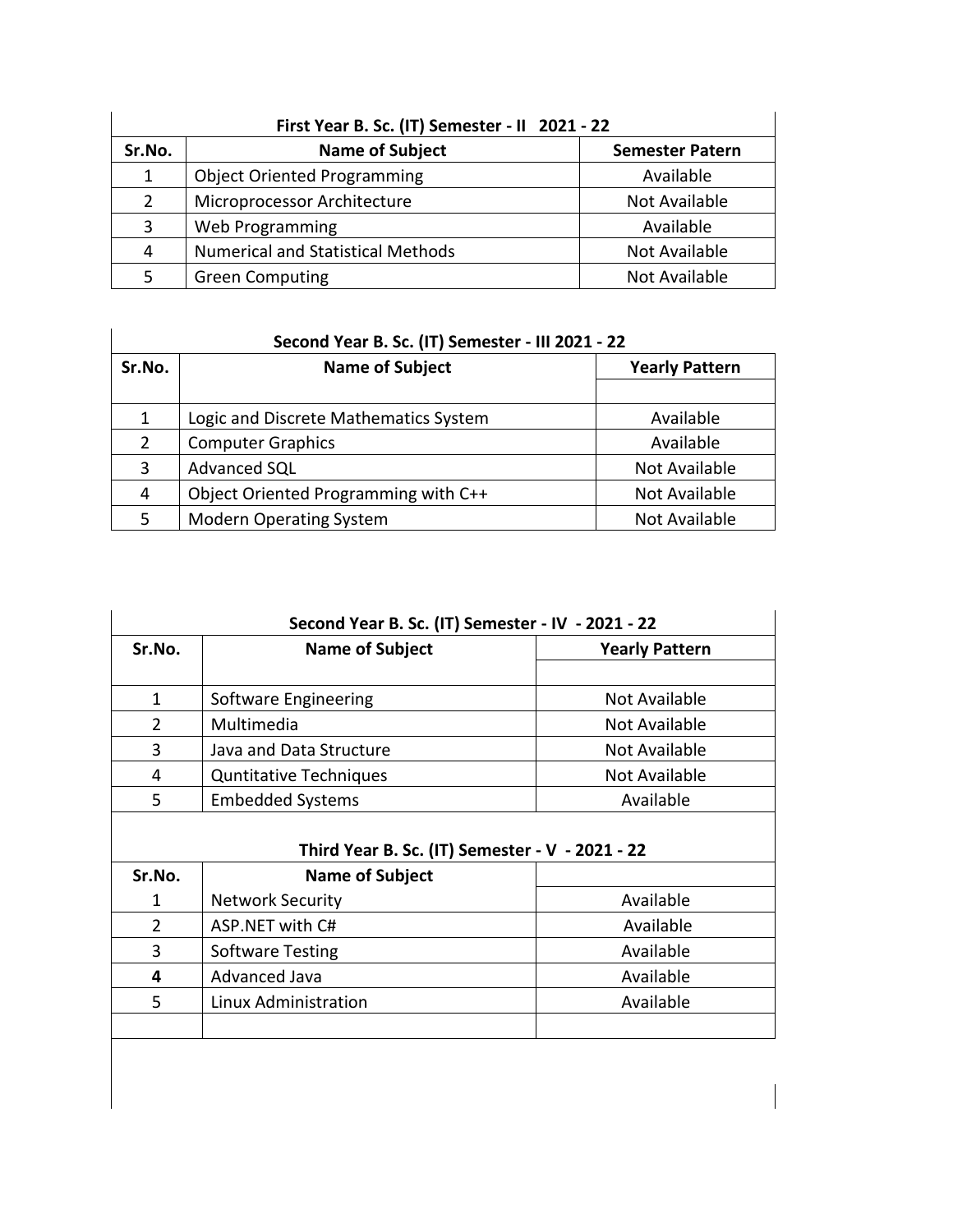| Third Year B. Sc. (IT) Semester - VI - 2021 - 22 |                           |               |  |
|--------------------------------------------------|---------------------------|---------------|--|
| Sr.No.                                           | <b>Name of Subject</b>    |               |  |
| 1                                                | Internet Technologies     | Not Available |  |
| $\mathcal{P}$                                    | Digital Signals & System  | Available     |  |
| 3                                                | Data warehousing          | Available     |  |
| 4                                                | <b>Elective (Any one)</b> | Not Available |  |
|                                                  | <b>Project Management</b> | Not Available |  |
|                                                  | Project Report            | Not Available |  |
|                                                  | <b>Project Viva-Voce</b>  | Not Available |  |

|               | M. Sc. (Computer Sc.) Part - I - 2021 - 22 |                       |                        |
|---------------|--------------------------------------------|-----------------------|------------------------|
| Sr.No.        | <b>Name of Subject</b>                     | <b>Annual Pattern</b> | <b>Semester Patern</b> |
| 1             | Principles of Complier Design - I          | Available             | Not Available          |
|               | Principles of Complier Design - II         | Available             | Not Available          |
| $\mathcal{P}$ | Digital Signal Processing - I              | Available             | Not Available          |
|               | Digital Signal Processing - II             | Available             | Not Available          |
| 3             | Mobile Computing and                       | Not Available         | Not Available          |
|               | <b>Computer Simulation Modeling</b>        | Available             | Not Available          |
| 4             | Data Warehousing & Mining                  | Available             | Not Available          |
|               | and Advanced Database Systems              | Not Available         | Not Available          |

| Sr.No. | <b>Name of Subject</b>                 | <b>Annual Pattern</b> |
|--------|----------------------------------------|-----------------------|
| 1      | Artificial Intelligence and            | Not Available         |
|        | Image Processing                       | Available             |
| 2      | Distributed Computing and              | Available             |
|        | <b>Embedded Systems</b>                | Not Available         |
| 3      | Elective - I                           |                       |
|        | <b>Enterprise Networking and</b>       | Available             |
|        | Satellite Communication                | Available             |
| 4      | Elective - II                          |                       |
|        | Section - I - Optimaization Technology | Available             |
|        | Section - II - C. R.M                  | Available             |
| 5      | Project                                |                       |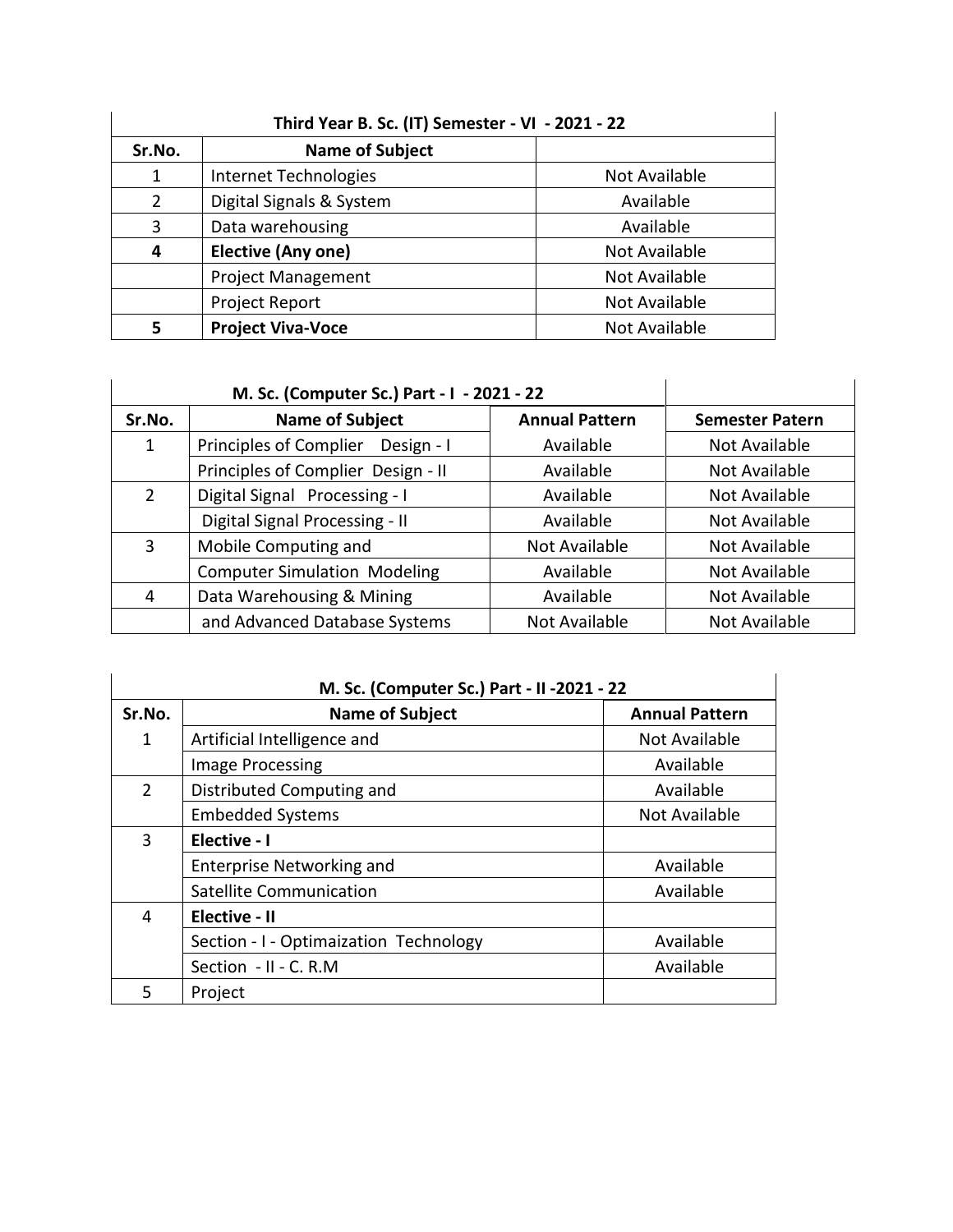| M. Sc. (Information Technology) Part - I - 2021 - 22 |                                            |                      |  |
|------------------------------------------------------|--------------------------------------------|----------------------|--|
| Sr.No.                                               | <b>Name of Subject</b><br>Semester pattern |                      |  |
|                                                      | Semester I                                 |                      |  |
| $\mathbf{1}$                                         | Research in Computing                      | Available            |  |
| $\overline{2}$                                       | Data Science                               | Available            |  |
| 3                                                    | <b>Cloud Computing</b>                     | Available            |  |
| 4                                                    | <b>Soft Computing Techniques</b>           | Available            |  |
| 5                                                    | Research in Computing Practical            | <b>Not Available</b> |  |
| 6                                                    | Data Science Practical                     | Not Available        |  |
| 7                                                    | <b>Cloud Computing Practical</b>           | Not Available        |  |
| 8                                                    | Soft Computing Techniques Practical        | Not Available        |  |
|                                                      | Semester II                                |                      |  |
| $\mathbf{1}$                                         | <b>Big Data Analytics</b>                  | Available            |  |
| $\overline{2}$                                       | Modern Networking                          | Not Available        |  |
| 3                                                    | Microservices Architecture                 | Available            |  |
| 4                                                    | <b>Image Processing</b>                    | Available            |  |
| 5                                                    | <b>Big Data Analytics Practical</b>        | Not Available        |  |
| 6                                                    | Modern Networking Practical                | Not Available        |  |
| 7                                                    | Microservices Architecture Practical       | Not Available        |  |
| 8                                                    | <b>Image Processing Practical</b>          | Not Available        |  |

 **M. Sc. (Information Technology) Part - II - 2021 - 22**

| Sr.No.         | <b>Name of Subject</b>                           | <b>Annual pattern</b> |
|----------------|--------------------------------------------------|-----------------------|
| 1              | Software Testing and                             | Not Available         |
|                | <b>Information Security</b>                      | Not Available         |
| $\overline{2}$ | Artificial Intelligence and                      | Not Available         |
|                | Robotics                                         | Not Available         |
| 3              | Elective - I                                     |                       |
|                | Intelligent Systems and                          | Available             |
|                | Neural Networks & Fuzzy Systems                  | Not Available         |
| 4              | Elective - II                                    |                       |
|                | Multimedia Systems & Convergence of Technologies | Not Available         |
|                | Java Technology                                  | Not Available         |
| 5              | Project                                          | Not Available         |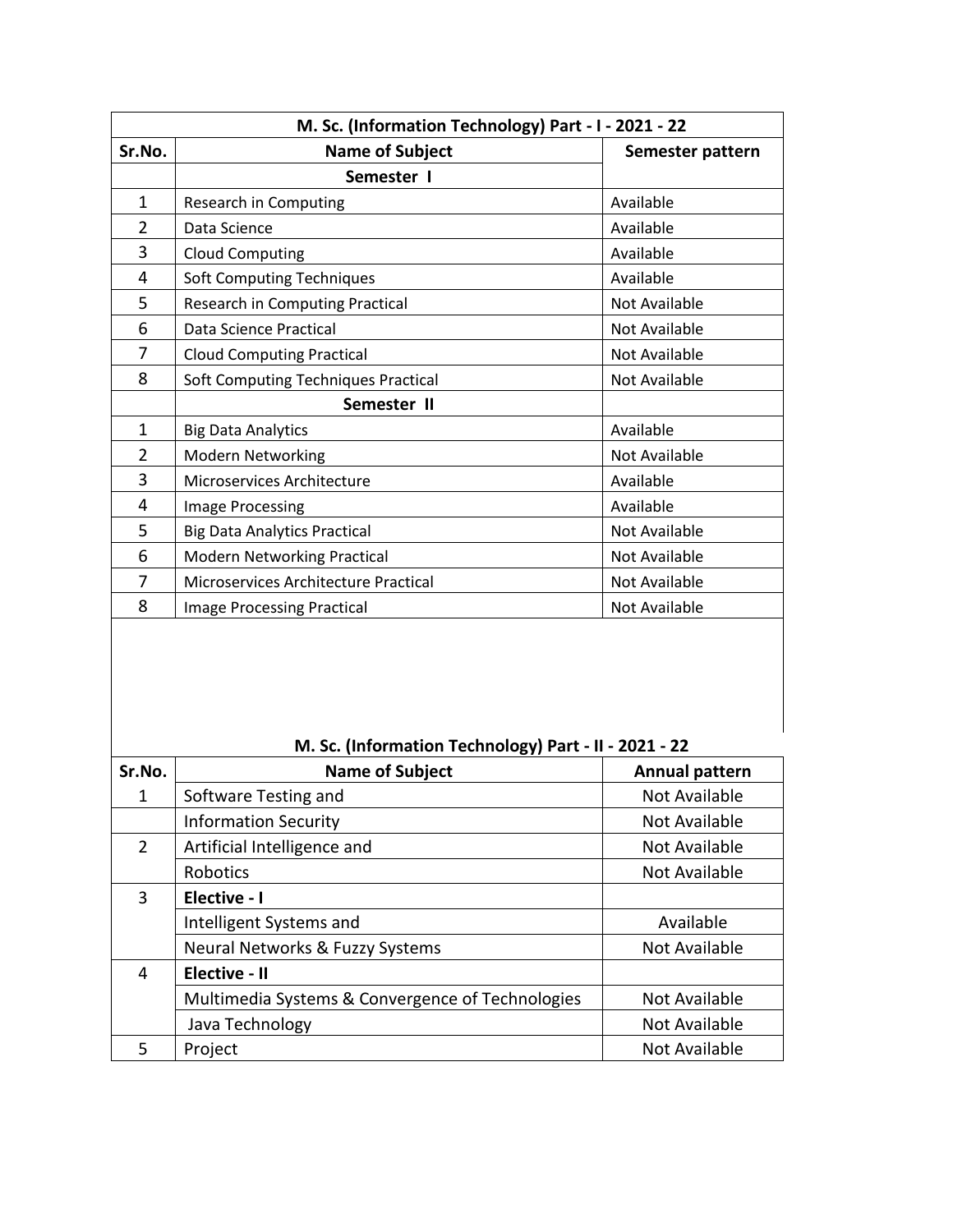| M.C.A. First Year (3 Years) (Semester - I) -2021 - 22 |                                               |                         |  |
|-------------------------------------------------------|-----------------------------------------------|-------------------------|--|
| Sr.No.                                                | <b>Name of Subject</b>                        | <b>Semester Pattern</b> |  |
|                                                       |                                               | <b>New Syllabus</b>     |  |
| $\mathbf{1}$                                          | <b>Object Oriented Programming</b>            | Available               |  |
| $\overline{2}$                                        | Software Engineering and Project Management   | Available               |  |
| 3                                                     | <b>Computer Organization and Architecture</b> | Available               |  |
| 4                                                     | IT in Management                              | Available               |  |
| 5                                                     | <b>Statistics and Probability</b>             | Available               |  |
| 6                                                     | Lab I SEPM and OOP Lab                        | Not Available           |  |
| 7                                                     | Lab II Web Technologies and Mini Project Lab  | Not Available           |  |
|                                                       |                                               |                         |  |
|                                                       | M.C.A. First Year (Semester - II) 2021 - 22   |                         |  |
| Sr.No.                                                | <b>Name of Subject</b>                        | <b>Semester Pattern</b> |  |
|                                                       |                                               | <b>New Syllabus</b>     |  |
| $\mathbf{1}$                                          | Data Structures                               | Not Available           |  |
| $\overline{2}$                                        | <b>Operating System</b>                       | Not Available           |  |
| 3                                                     | <b>Computer Networks</b>                      | Available               |  |
| 4                                                     | <b>Financial Accounting and Management</b>    | Available               |  |
| 5                                                     | Decision Making and Mathematical Modelling    | Not Available           |  |
| 6                                                     | Lab I OS AND CN Lab                           | Not Available           |  |
| 7                                                     | Lab II DS and Web Application Development     | Not Available           |  |

|               | M.C.A. Second Year (Semester - III) 2021 - 22 |           |
|---------------|-----------------------------------------------|-----------|
| Sr.No.        | <b>Name of Subject</b>                        |           |
| 1             | Objceted Oriented programming C++             | Available |
| $\mathcal{P}$ | Data Base Management Sysytems                 | Available |
| 3             | <b>Data Communication Networks</b>            | Available |
| 4             | <b>Operation Research</b>                     | Available |
| 5             | Software Engineering                          | Available |
| 6             | Management Information System                 | Available |
|               |                                               |           |
|               | M.C.A. Second Year (Semester - IV)2021 - 22   |           |
| Sr.No.        | <b>Name of Subject</b>                        |           |
| 1             | Java Programming                              | Available |
| $\mathcal{P}$ | Object Oriented Modeling and                  | Available |
|               | Design Using UML                              | Available |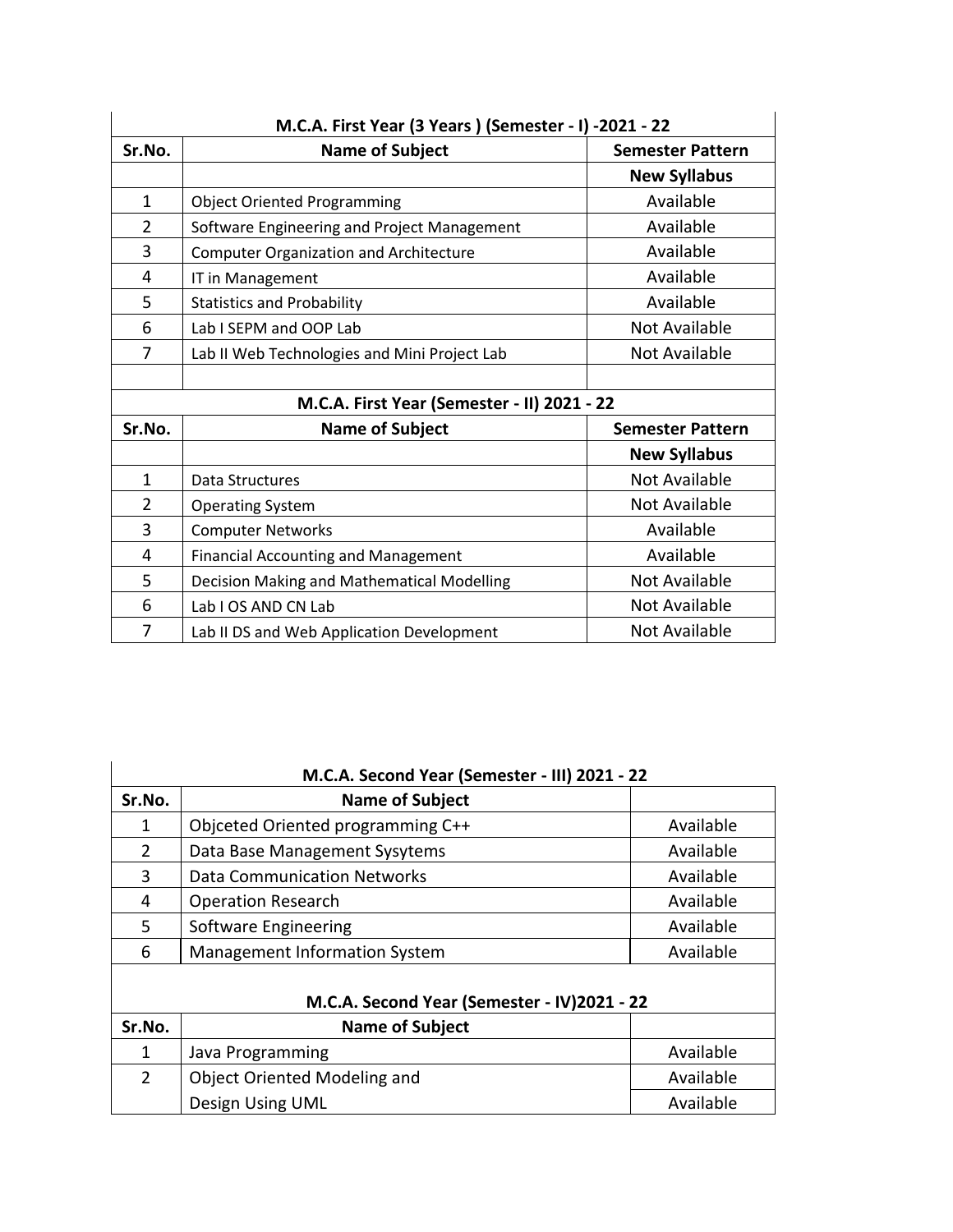| 3      | <b>Network Security</b>                      | Available     |  |  |
|--------|----------------------------------------------|---------------|--|--|
| 4      | <b>Advance Database Techniques</b>           | Available     |  |  |
| 5      | Elective - I -                               | Available     |  |  |
|        | <b>Customer Relationship Management</b>      | Available     |  |  |
| 6      | Software Project Management                  | Available     |  |  |
|        |                                              |               |  |  |
|        | M.C.A. Third Year (Semester -V) 2021 - 22    |               |  |  |
| Sr.No. | <b>Name of Subject</b>                       |               |  |  |
| 1      | <b>Software Testing</b>                      | Not Available |  |  |
| 2      | Wireless Technology & Mobile Computing       | Not Available |  |  |
| 3      | <b>Distributed Computing</b>                 | Not Available |  |  |
|        |                                              |               |  |  |
| 4      | <b>Advanced Web Technologies</b>             | Available     |  |  |
| 5.     | Elective - 2 - Logistics & Supply Chain Mgt. | Not Available |  |  |

| M.C.A. First Year (Semester - I (CBCS) 2 Years course |                     |                            |  |
|-------------------------------------------------------|---------------------|----------------------------|--|
| <b>Name of Subject</b>                                | Code No.            | <b>Semester</b><br>Pattern |  |
|                                                       |                     | <b>New</b>                 |  |
|                                                       | <b>New Syllabus</b> | <b>Syllabus</b>            |  |
| Mathematics Foundatiom for CS 1                       | MCAL11              |                            |  |
| Data structures Lab USING C/C++                       | MCAL11              | Available                  |  |
| Advance Java                                          | MCAL12              | Available                  |  |
| Advance Java Lab                                      | MCAL12              | Available                  |  |
| Advance Database Management System                    | MCAL13              | Available                  |  |
| Advance Database Management System LAB                | MCAL13              |                            |  |
| Software Project Management                           | MCAL14              | Available                  |  |
| Web Technologies                                      | MCAL14              |                            |  |
| Mini Project - 1A                                     | MCAP11              |                            |  |

| M.C.A. First Year (Semester -II (CBCS) 2 Years course |                     |                     |
|-------------------------------------------------------|---------------------|---------------------|
|                                                       |                     | <b>Semester</b>     |
| <b>Name of Subject</b>                                | Code No.            | <b>Pattern</b>      |
|                                                       | <b>New Syllabus</b> | <b>New Syllabus</b> |
| Mathematical Foundation for cs 2                      | MCAL <sub>21</sub>  | Not Available       |
| Artifical Inteligence and Machin Learning             | MCAL22              | Not Available       |
| <b>Information Security</b>                           | MCAL <sub>23</sub>  | Not Available       |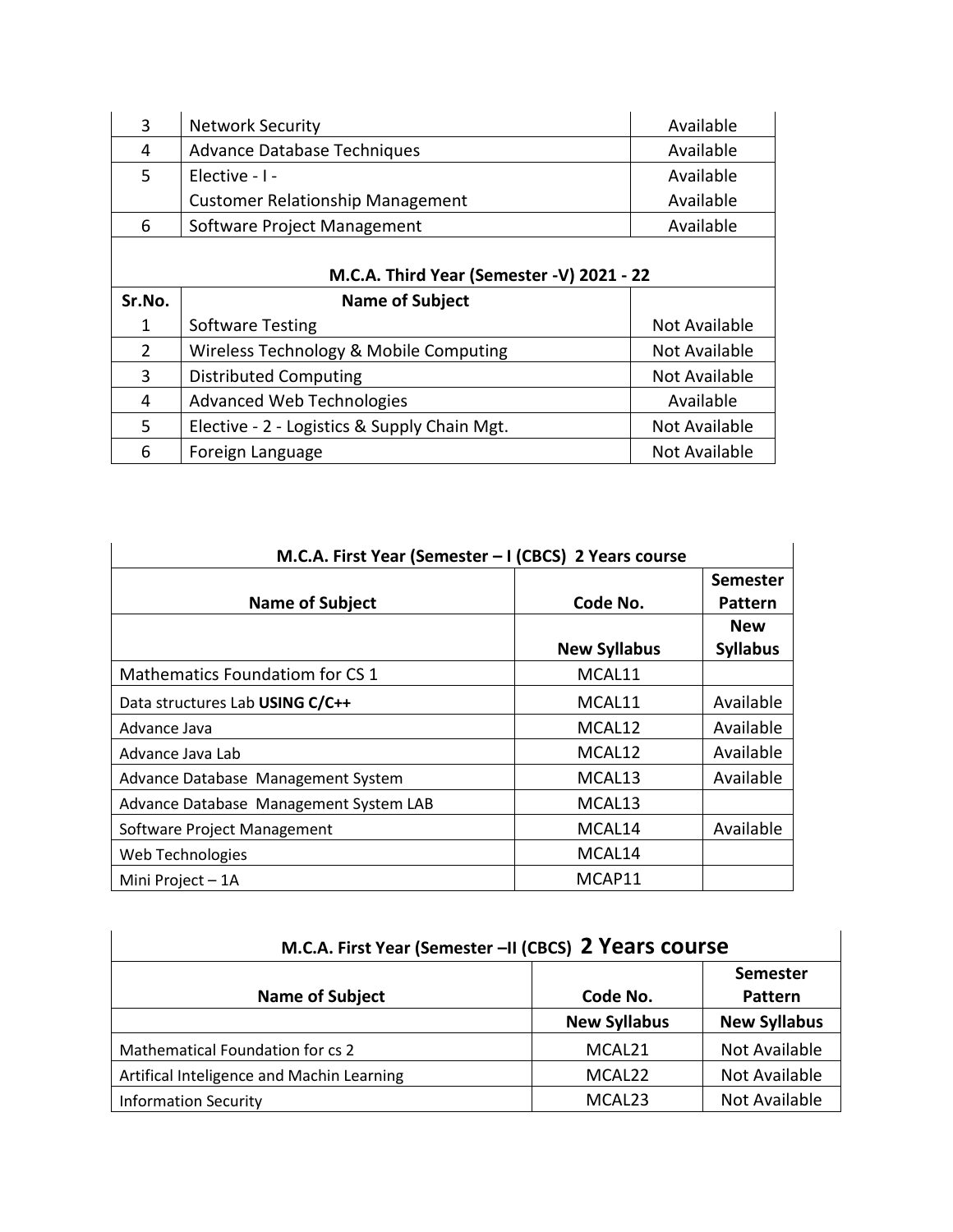| Artifical Inteligence and Machin Learning Lab            | MCAL <sub>21</sub>   | Not Available |
|----------------------------------------------------------|----------------------|---------------|
| Soft skill Development Lab                               | MCAL <sub>22</sub>   | Not Available |
| Skill based Lab Course AWT Lab                           | MCAL <sub>24</sub>   | Not Available |
| Skill based Lab Course AWT Lab Course User Interface Lab | MCAL <sub>25</sub>   | Not Available |
| Skill based Lab Course AWT Lab Course Networking with    |                      |               |
| Linux Lab                                                | MCAL <sub>25</sub>   | Not Available |
| Mini Project - 1B                                        | MCAP21               | Not Available |
| <b>Natural Language Processing</b>                       | MCAE251              | Not Available |
| <b>Robotics Process Automation</b>                       | MCAE243              | Not Available |
| <b>Robotics Process Automation</b>                       | MCALE <sub>233</sub> | Not Available |

| <b>PGDFM</b> |                                       |                 |  |  |
|--------------|---------------------------------------|-----------------|--|--|
| Sr.          | <b>Name of Subject</b>                | <b>Semester</b> |  |  |
|              | Sem I                                 |                 |  |  |
| 1            | <b>Accounting System</b>              | Available       |  |  |
| 2            | <b>Cost and Management Accounting</b> | Available       |  |  |
| 3            | <b>Financial Markets</b>              | Available       |  |  |
| 4            | <b>Financial Statement Analysis</b>   | Available       |  |  |
|              | Sem II                                |                 |  |  |

 $\overline{\phantom{a}}$